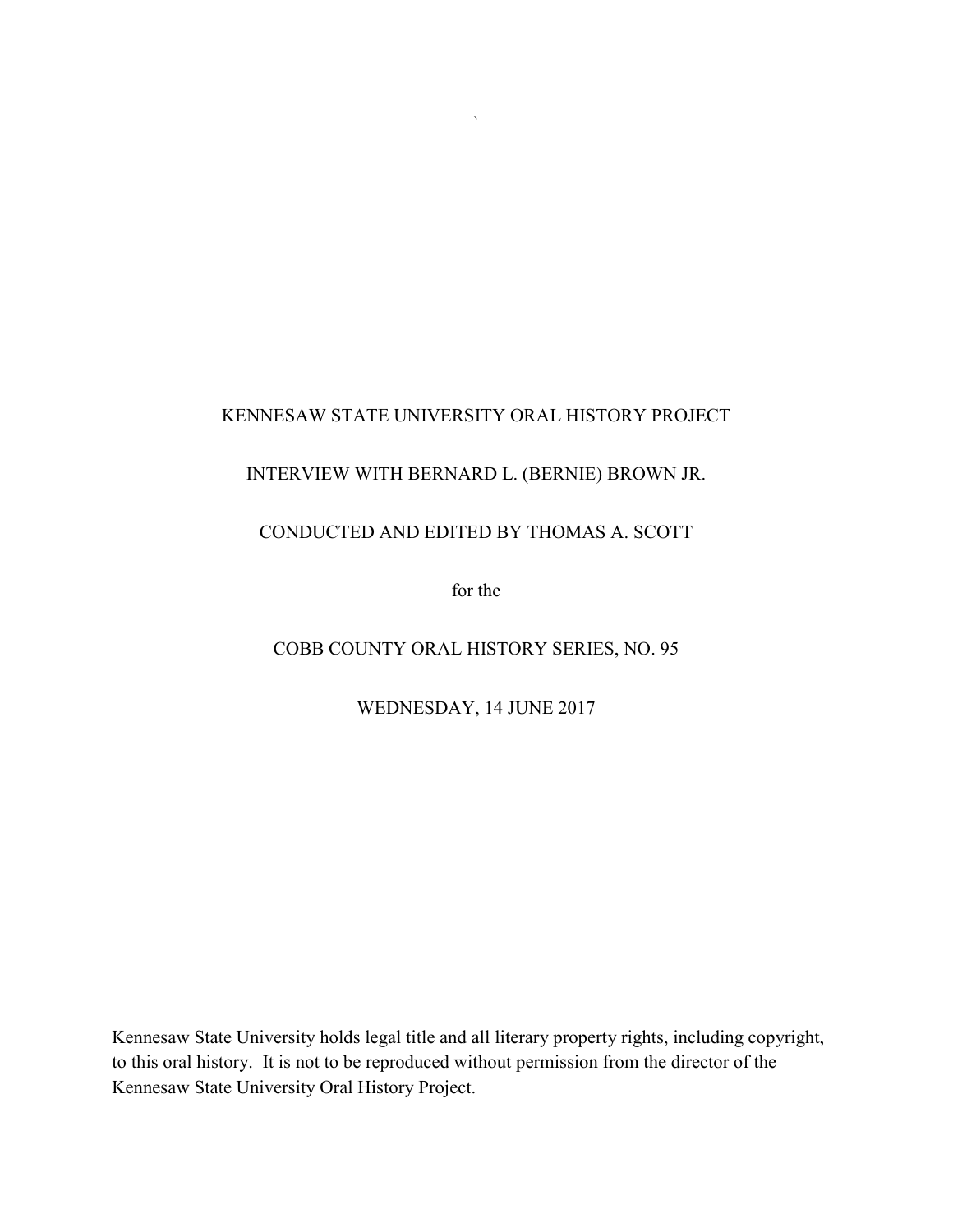Kennesaw State University Oral History Project Cobb County Oral History Series, No. 95 Interview with Bernard L. (Bernie) Brown Jr. Conducted, edited, and indexed by Thomas A. Scott Wednesday, 14 June 2017 Location: Brown home, Marietta, Georgia

- TS: Mr. Brown, I gather from what I was reading last night that you must have grown up in Savannah because you worked in a grocery store there for six years. Why don't you talk about your background and where you went to college and some of your mentors in Savannah?
- BB: I was a PK; that's called a preacher's kid. My dad was a Methodist minister in South Georgia. In the Methodist system preachers stay in the same geographical area, the conference they call it. I was born in Metter, Georgia which is close to Savannah, but we moved around a lot because the system then pretty much dictated Methodist ministers moving about every four or five years. I lived in a lot of small towns in the South Georgia area. After Metter, I lived in a little town called Pelham which is near Thomasville, and then Vidalia famous for the onions that had not been discovered when I lived there. Then we moved to Savannah, and then we moved to Valdosta. Then at that point I went off to school. In Savannah after I graduated from high school, I went one year to a junior college called Armstrong. It developed into Armstrong State University, and I think they recently merged with Georgia Southern.
- TS: If I remember the dates, it was 1959 that Armstrong joined the University System of Georgia, and then 1963 or 1964 that they became a four-year college.
- BB: Right. I graduated from high school in '57, and went one year to college there. Then we moved to Valdosta, and I finished my undergraduate degree at Valdosta State College, which is now Valdosta State University. After that I made a decision to go into what at that time they called health care administration. There were very few programs at that time at the graduate school level, particularly in the South. There was one at Duke, which was not a degree program, but a certificate program. Another one was at the Medical College of Virginia, which is now part of Virginia Commonwealth University. Then there was one at George Washington University in Washington D.C. Those were the three closest ones, so I ended up going to George Washington University's program in health care administration. I think I was in the second or third class of that program. That's how new health care administration was in those days. There were just not many programs around.
- TS: In what was your undergraduate degree?
- BB: My undergraduate degree was in business and economics. You've made mention of working in Savannah. During that time I worked at a grocery store. That was my initial venture into the business world, I guess. I worked in all different levels. Interestingly, at the end of my stay there when I was getting ready to go off to graduate school, one of the two brothers who owned Smith Brothers Grocery Store, Mr. Harry Smith, said they were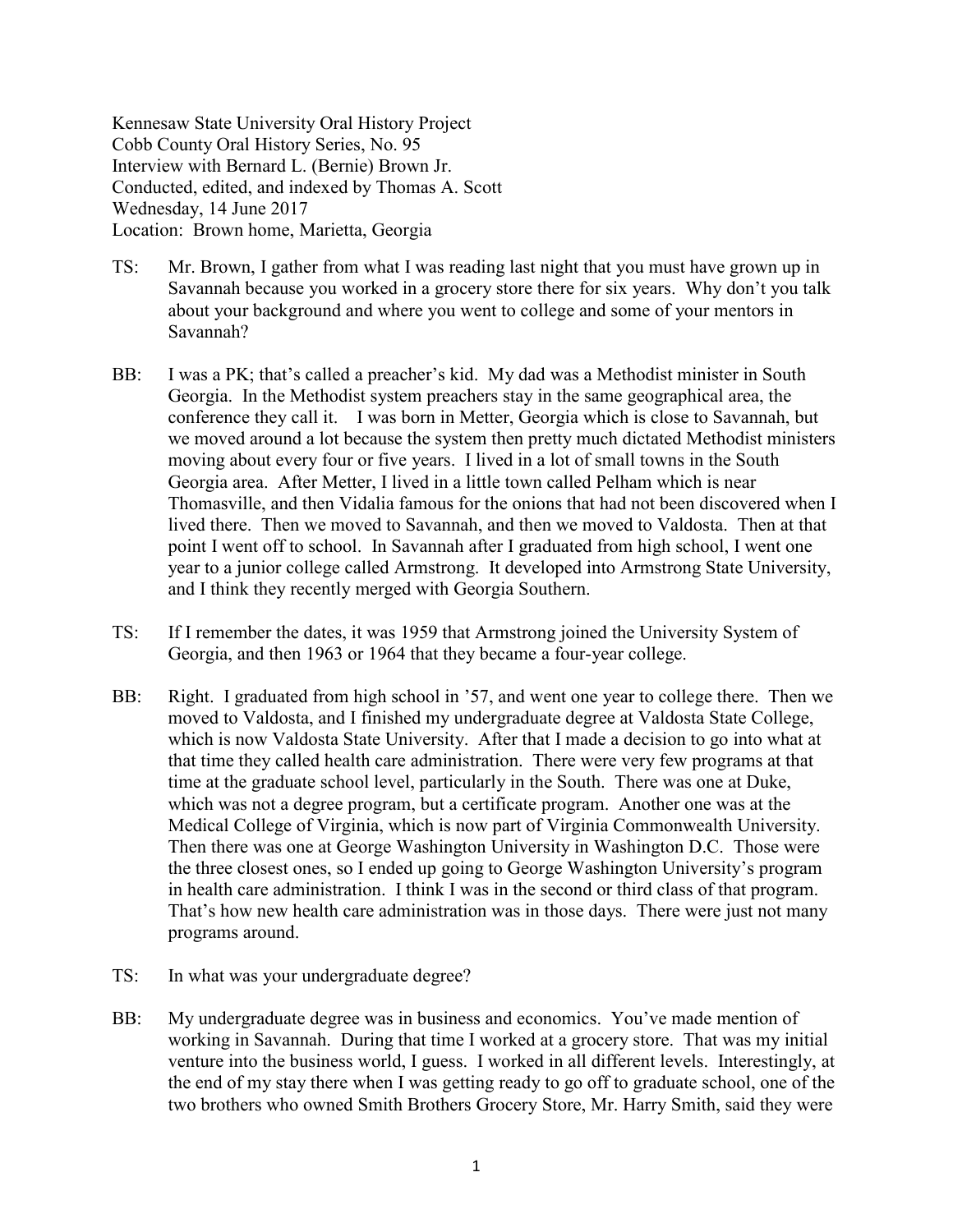thinking about opening a second store. In those days we didn't have the Kroger's and the Publix and Ingles and so forth. He asked if I'd be interested in possibly managing the second store. By then I had about all the grocery business I could handle, long hours, very little time off, and all this. It was not my thing anyway. I said, "You know, Mr. Harry, I don't think that's what I'm really being called to do." He said, "Would you be interested in hospital administration?"

- TS: Harry said that?
- BB: Yes, Mr. Harry said that. I said, "Well, I don't even know anything about it."
- TS: How did he know about it?
- BB: Well, he was on the Board of Trustees of one of the local hospitals in Savannah. I said, "It sounds interesting." He said, "I'll arrange for you to go out and talk with the hospital administrator." That was the title back in those days. So I went out, and it was really interesting. He carried me through the hospital. So many things were going on that you don't think about. It was like a little city. In addition to all the medical and healthrelated things, they operated a laundry and a food service and a maintenance program, all those kinds of things. It was very interesting. What really intrigued me though when we got there was that he said, 'Bernie, you get a lot of satisfaction out of this work because you're working with people. But the salaries in health care are not very high. It's a tradeoff. For instance, my salary is \$12,000 a year."
- TS: In the 1950s that's pretty good.
- BB: I said to myself, "\$12,000 a year? If I could ever make \$12,000 a year in my life, that'd be great." So anyway, being a little bit materialistic, I guess, at the time, I said, "Wow, that sounds exciting." I went back, and Mr. Leon, the other brother, called me in the next day. He said, "Bernie, I hear that Harry allowed you to go over to the Candler Hospital. You really need to go to a good hospital. So I'm going to arrange for you to go out to Memorial Hospital." Mr. Leon was on the board of Memorial Hospital [Memorial University Medical Center]. The two brothers were on the boards of two different hospitals. In those days hospitals weren't as competitive with each other as they have become over the years. Anyway, I went out and met with the administrator out there. I think the outcome of that is they really influenced me to explore this field. Then I got really interested and visited and did other things, and that led me into the field.
- TS: Did you look at it as a calling?
- BB: I did, I did. It became more so as I became more convinced that this was where God wanted me to be. It was very much a serving, caring type of calling where you really do interact with people at a point of real need and a point of real crisis many times in their lives. It was a great field, and I've always believed afterwards that that is where I was supposed to be.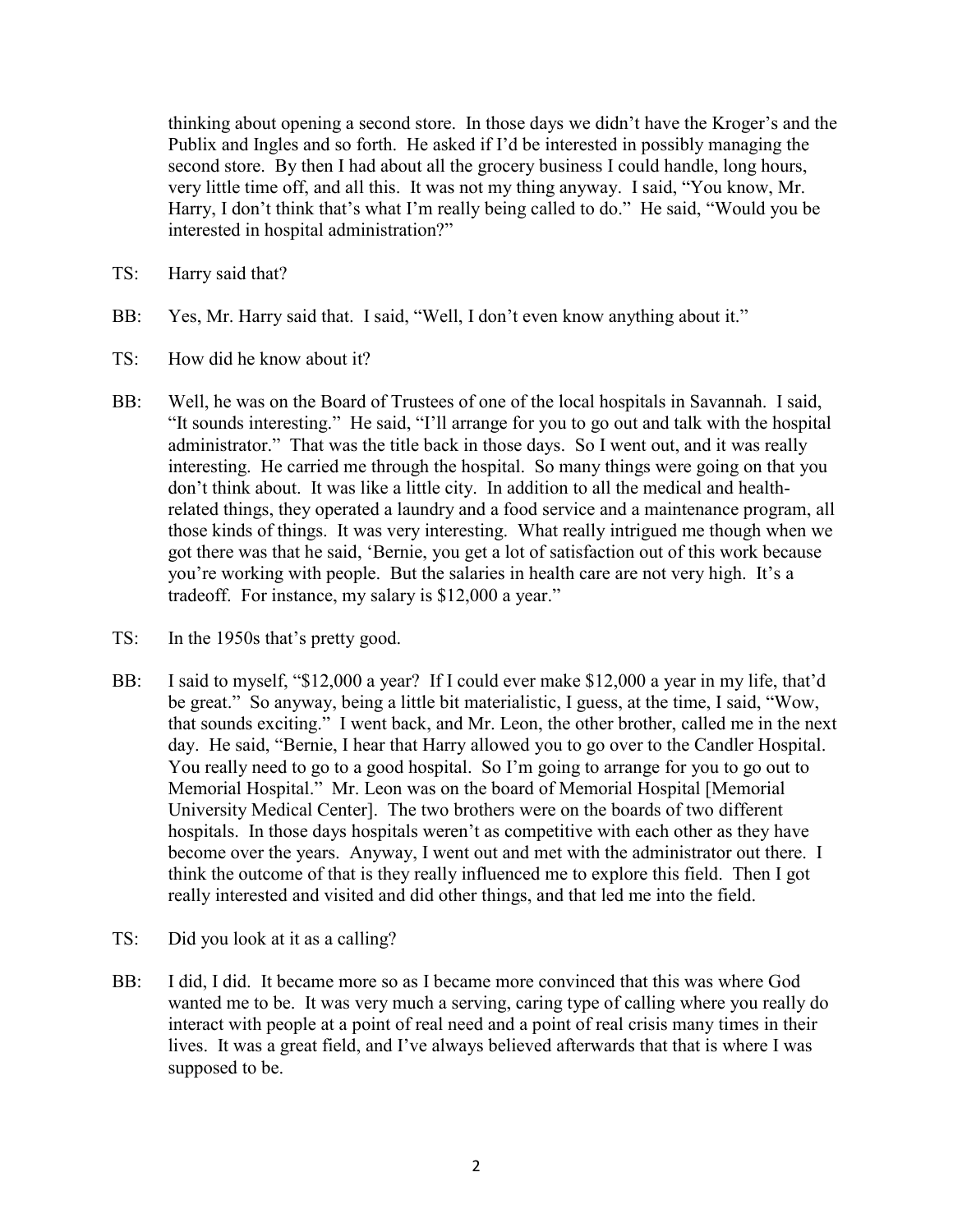- TS: Why do you think George Washington was ahead of everybody else in this field?
- BB: It was the closest first of all. The only other one that had a master's degree was in Richmond, and I actually applied to both institutions. But the class that I would have gone into at Medical College of Virginia was already filled, so I was an alternate in that program. Then I got into GW immediately. Interestingly, I was called a little bit later and told that someone dropped out of the initial group [at Medical College of Virginia] and asked if I would be interested in coming, but I had already committed at that point. I'm really glad I went to Washington because it was an experience beyond just school being in the national capital. I had only been out of the State of Georgia a couple of times, and mostly to Florida.
- TS: I had wondered if there was somebody there that was very visionary to create that program.
- BB: He was. Professor Gibbs was his name. He was the founding director of that program. He had a military background. He had been head of the army program in health administration. He had retired from the military, and he lived in the Washington area. I had a lot of respect for him. He was a military guy, so he was straight, but I remember he said, "The two things that are very important for you to gain at this particular point in your career are to be able to communicate verbally and in writing." Those are probably two of the worst things I did! I didn't consider myself a public speaker nor did I consider myself all that good a writer. So a lot of the things that we did during that course of work were to make sure not only that you were grasping the essence of the field, but that you were able to communicate and articulate it. That became so important later down the line. I've done a good bit of writing over time, and I think it began at GW because before then I didn't think much about that.
- TS: Was the program connected with the sciences or was it connected with the business school or how did they do that?
- BB: As I recall, it was a joint arrangement between the business school and health sciences. It was sort of a blended type of degree, so we had folks on the faculty of the different schools that would be responsible for different classes. My degree is interestingly an MBA with a major in health administration. Some programs today vary. I've been on the faculty at Georgia State University, and they have what they call the Institute of Health Administration, and they do a dual degree. You have a choice, but you can do both. My son went to that program, and he has an MBA and also an MHA, a Master of Health Administration. He took a few more courses and has a double degree.
- TS: How many years was it? Was it a one-year program or a two-year program?
- BB: Well, it required one-year academic on campus in Washington. Then we did an administrative residency, and that was that you were assigned to a preceptor who was a practicing health executive. I was fortunate. I believe I got one of the best ones in the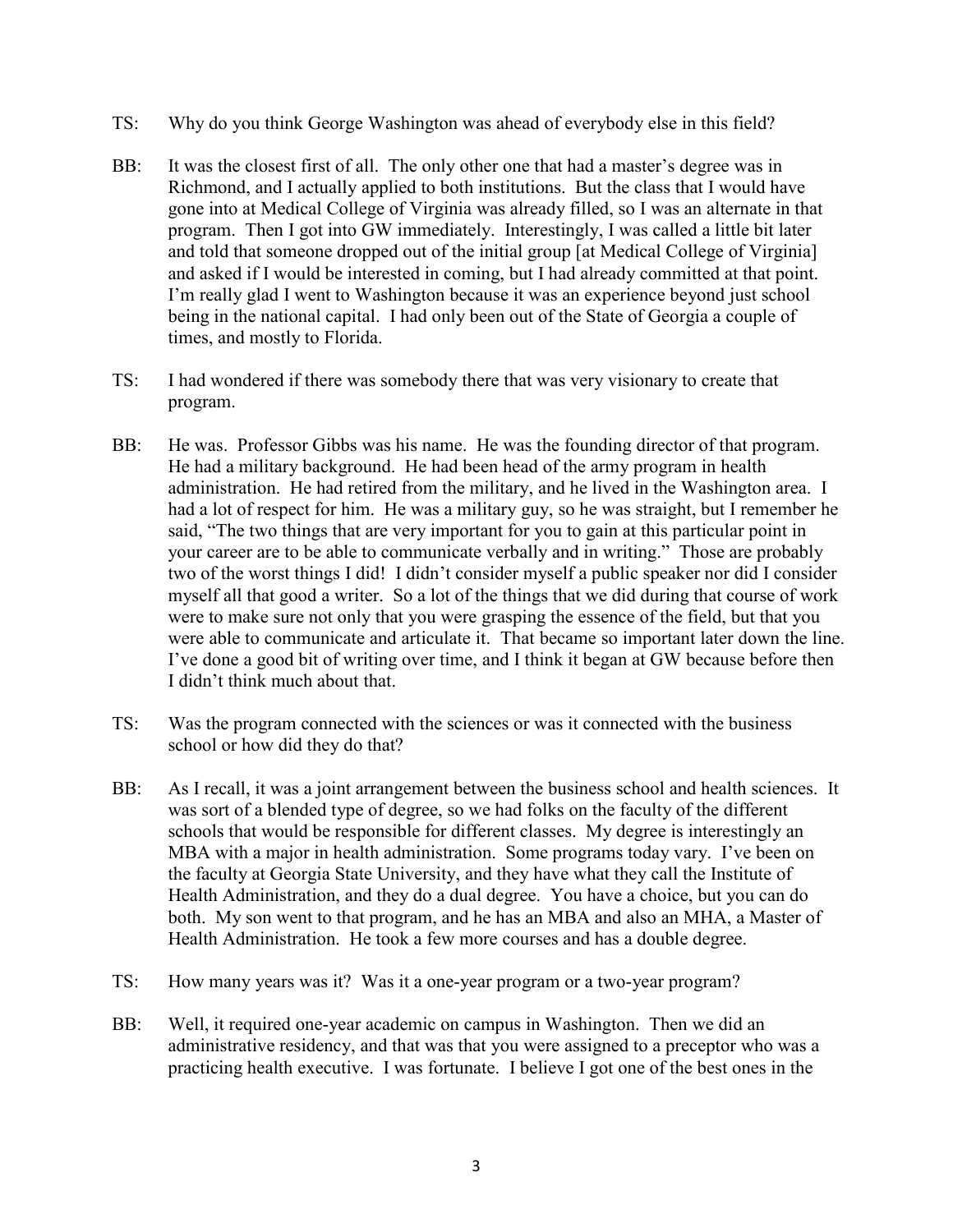country. At that time he was called the general director, which is a CEO today, of the University of Alabama Hospital and Clinics.

- TS: So that's how you got to Alabama?
- BB: That's how I got to Alabama, and it was a great experience. I actually stayed a second year there. I completed my residency, and I stayed on as the director's executive assistant, and that gave me all sorts of experience.
- TS: This is 1963 that you're getting your degree?
- BB: Yes. Well, I actually got it in 1964. The degree was deferred until I completed that because it's sort of like being a senior administrative resident. You have a choice, and I chose that because I wanted another year of experience under him. I could have received the degree earlier, but I would not have been able to have that position that I had.
- TS: What's the name of the person that you did the residency with?
- BB: Dr. Matt McNulty. Matthew McNulty. He was a great person.
- TS: He was MD or PhD or what?
- BB: No. He was interesting. I can't remember exactly what his doctorate was. In those days there wasn't a Doctorate in Health Administration.
- TS: Yes, maybe a DBA?
- BB: Yes, maybe. I honestly don't recall. He also had a stint in the Air Force Reserves. He was either full colonel or a one-star general. He was very active in that too.
- TS: You were really on the ground floor to get a master's degree in this field. Right?
- BB: Right. I was the youngest in my class. Most of those that were in those programs at the time were folks that had already come into the field. Then they were going back to get their degree to give them the credentials that were starting to emerge in regard to this profession.
- TS: There obviously had to be hospital administrators before this.
- BB: That's right. So many were nurses, and some were physicians, while some were in other health related activities. In my class, for example, I had several nuns that were from Catholic hospitals that were getting their degrees. There were several in the military and several doctors.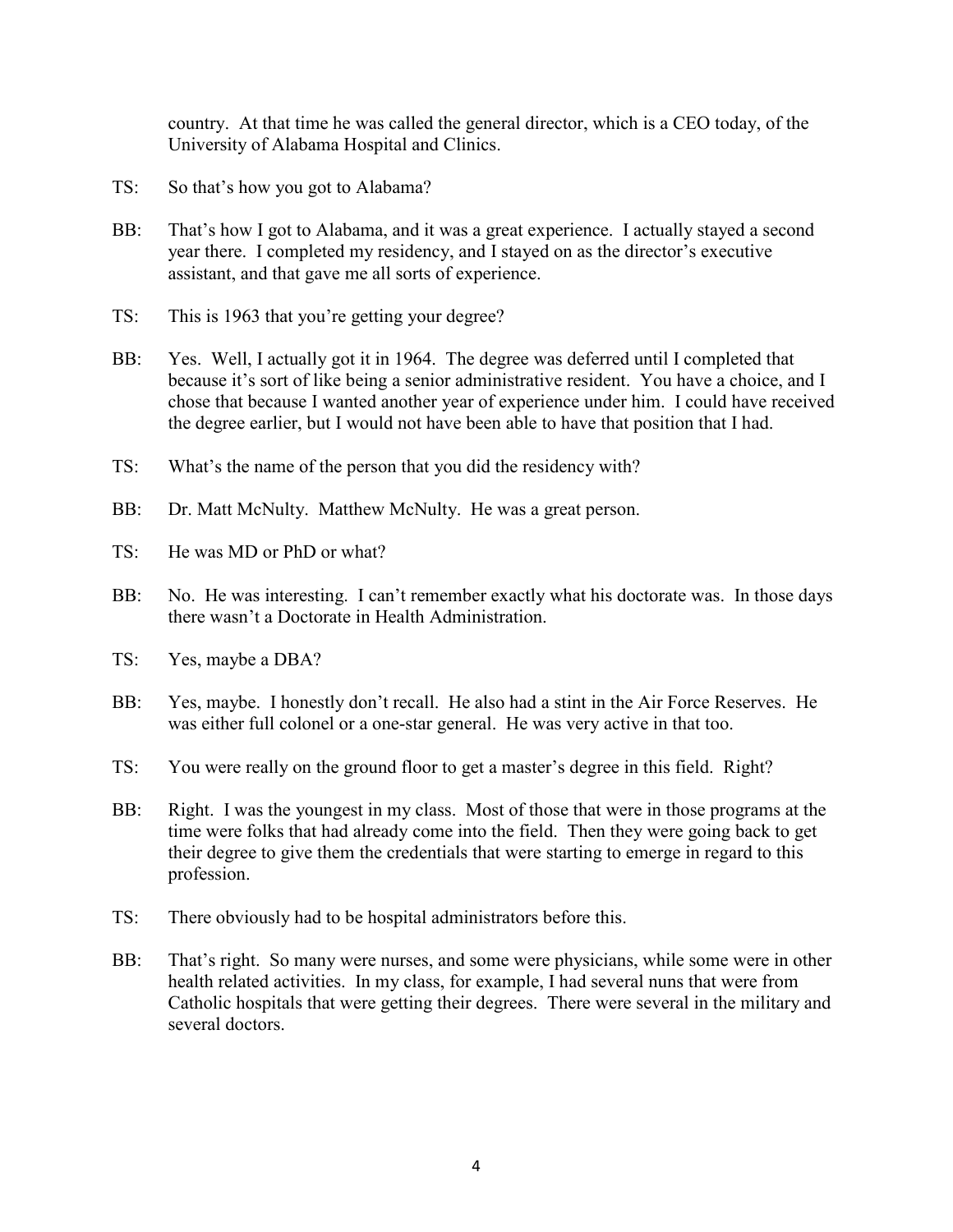- TS: You have the story in your book [*Lessons Learned on the Way Down: A Perspective on Christian Leadership in a Secular World*] about meeting Bear Bryant while you were there at Alabama. What happens after you finished your residency there?
- BB: Dr. McNulty offered me a position to stay there, but I was trying to make a decision. The university teaching hospitals are different than community hospitals. My original goal was to be in some type of community hospital. I had an opportunity to go to Gulfport, Mississippi, to a nice community hospital. It had a good reputation. The Administrator was a fellow who had been there for a while. They were establishing an assistant administrator position. They'd never had an assistant administrator. My responsibility there was to establish some new programs like a human resources program and other functions that were related to cutting edge types of things. I was there for three years.

Then I was contacted by another organization that I wasn't particularly interested at first, but later gained some interest in it. It was from the University of North Carolina, Chapel Hill. There was a fellow there that I think knew about me, although I didn't know him before. They asked me if I'd be interested, so I went there. I was in turmoil over going back to a teaching hospital as opposed to a community hospital. I decided that maybe I needed to check this out more, so I went back there. We were there for a couple of years, and then there was an opening at Augusta at the University Hospital that is associated with the Medical College of Georgia. We really wanted to get back to Georgia by that time. We had had two children, and our family all lived in Georgia, [my wife] Snookie's folks and mine. So this was a great opportunity.

We came back to Augusta, and I was the number two person there, as associate administrator at the University Hospital. It was going well, and then the position at Kennestone [Hospital] opened. I was contacted by the search committee that they had employed and asked if I'd be interested. I really was. I didn't know much about it at the time, but I said, "This would be the top job; this would be the administrator." When they contacted me, I was thirty years old, so I didn't know if I was ready for anything like this.

- TS: That's one of the things I wanted you to talk about today, how you got that job when you were so young, but it appears you had more degrees than practically anyone else in the field at that point.
- BB: Not necessarily, but Snookie and I talked about it, and our decision was the interview itself would be a good experience. This is the first time I had interviewed for the top job. We set up a time to come over here. There's a long story about this, and I don't want to take too much time, but after the interview with the headhunter, he called me back and said, "You're in the top five, and the board wants to talk with all the finalists." So I needed to come over to Marietta from Augusta, and the day that they had the interview set up, I didn't have time to drive over here. There was a flight that came from Augusta. The timing was right to come to Atlanta, and then I would rent a car and I would come over to Kennestone. Well, it was the worst weather day that they had ever seen. In those days the little planes on the short flights were small, and they didn't hardly get above anything. So we flew through this storm, and I had motion sickness really bad. I wasn't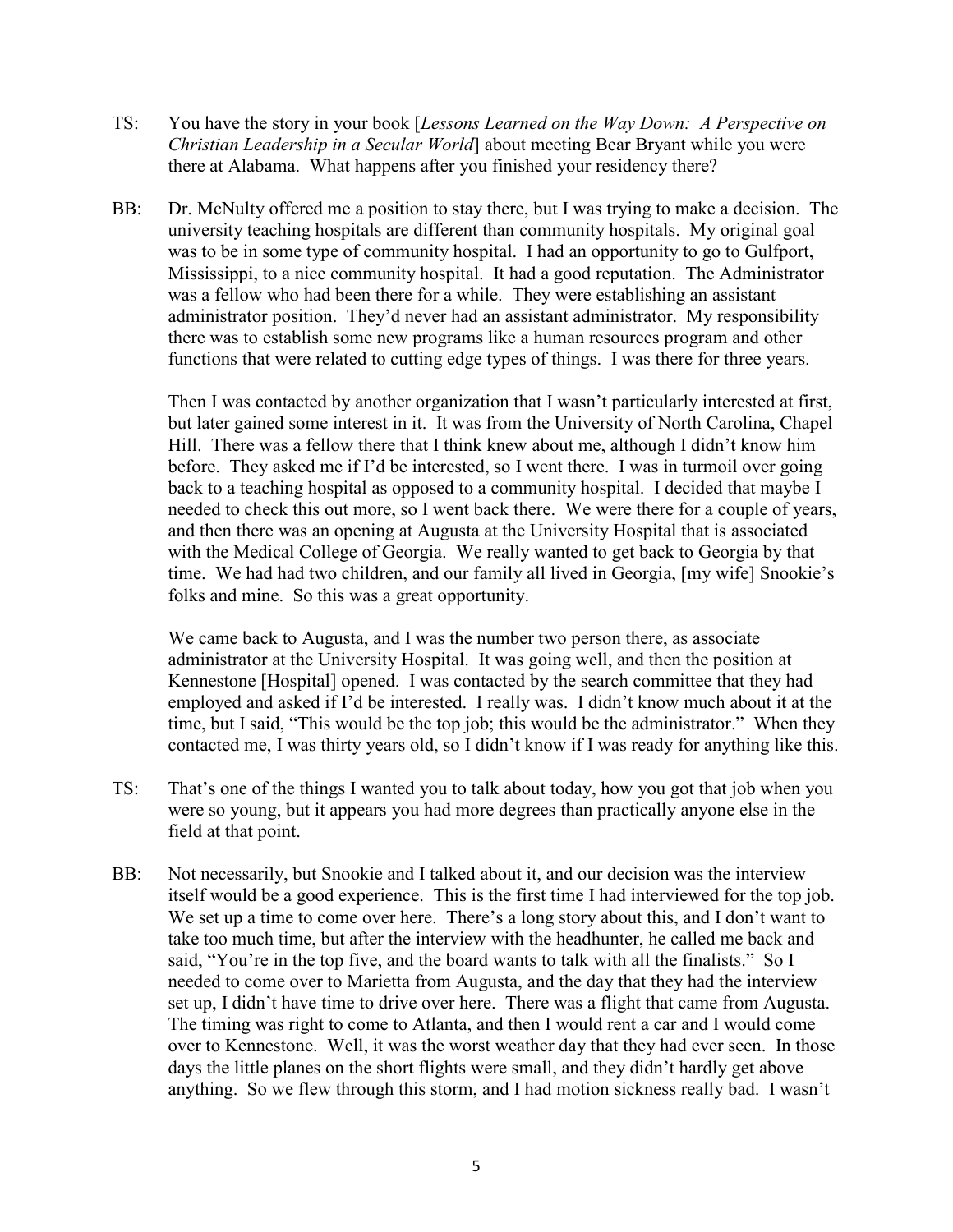prepared. I could have taken something, but I would probably have been dopey when I got here. So I really got motion sickness, car sickness, or whatever you call it. I got to the old Atlanta airport. The new one was not built at that time.

I had to get to Marietta in about an hour and a half. I went to get the car that I had scheduled, and the lady said, "I'm sorry. I can't let you have this car because your driver's license has expired." I said, "Oh, my gosh." I didn't have any cash money. I don't know if we had credit cards. I only had a check. The cab drivers wouldn't take it. I didn't know what I was going to do. Time was moving on. They had a C&S Bank station there in the airport, and C&S bank was a predecessor to the Bank of America. The president of the C&S bank was from Augusta, Bennett Brown. The place was closed, but there was a fellow back in the back. I went and knocked on the door, and the guy said, "We're closed." I didn't know what to do, so I just kept knocking until he finally came to the door. I said, "I've really got a problem, and I think you can help me. I have an account with C&S Bank, and I have a check, and I need to cash a check to get some money to get a cab to Marietta." He said, "Where are you from?" I said, "I'm from Augusta." He said, "Well, you know, our president Bennett Brown is from Augusta." I said, "Yes, my name is Bernie Brown." I think he thought I was related to him. So anyway, he cashed the check, and the cab driver got me over to Marietta. I've said that I wasn't praying that I would do well. I was just praying that I wouldn't throw up [laughs].

Anyway, I came right to the door, and the guy was there and took me right in. I did my interview, and I think it was probably a blessing in disguise because I felt so bad that I think I was brutally honest about everything. I let it all hang out. I told them everything that was wrong with me and the few things that were right. I think several things attracted them to me according to what they told me later. One is that at the University Hospital we had just built a brand new state-of-the-art facility, which was very similar to what they wanted to do here. Then too I had written some. That just shows how writing later can pay off. I had some articles in national health care magazines and things like that that evidently impressed them a little. All said and done, they offered me the job, and my initial salary was \$26,000, which was twice as much as I thought I'd ever make in my life! But we came on board, and that was the beginning.

- TS: Do you remember which board members were there for the interview?
- BB: Oh yes, Mr. Wilder Little was the chair of the board at that time. His term was finishing up. Mr. T. W. Lord became the chairman at the beginning of my first full year of service here. Let me see. I don't want to get mixed up with who was here later. There were a couple of doctors, Dr. [James H.] Jim Manning, Dr. [Henry D.] Speedy Meaders.
- TS: Was Luther Fortson involved at that time?
- BB: Lou Fortson wasn't on the board. He was the first medical director we hired. He was on the administrative staff. He was a really good internist, and we needed a physician to help manage the medical aspects, so he was our first one. Another trustee was Charles "Charlie" Ferguson. He was an African American and a great guy.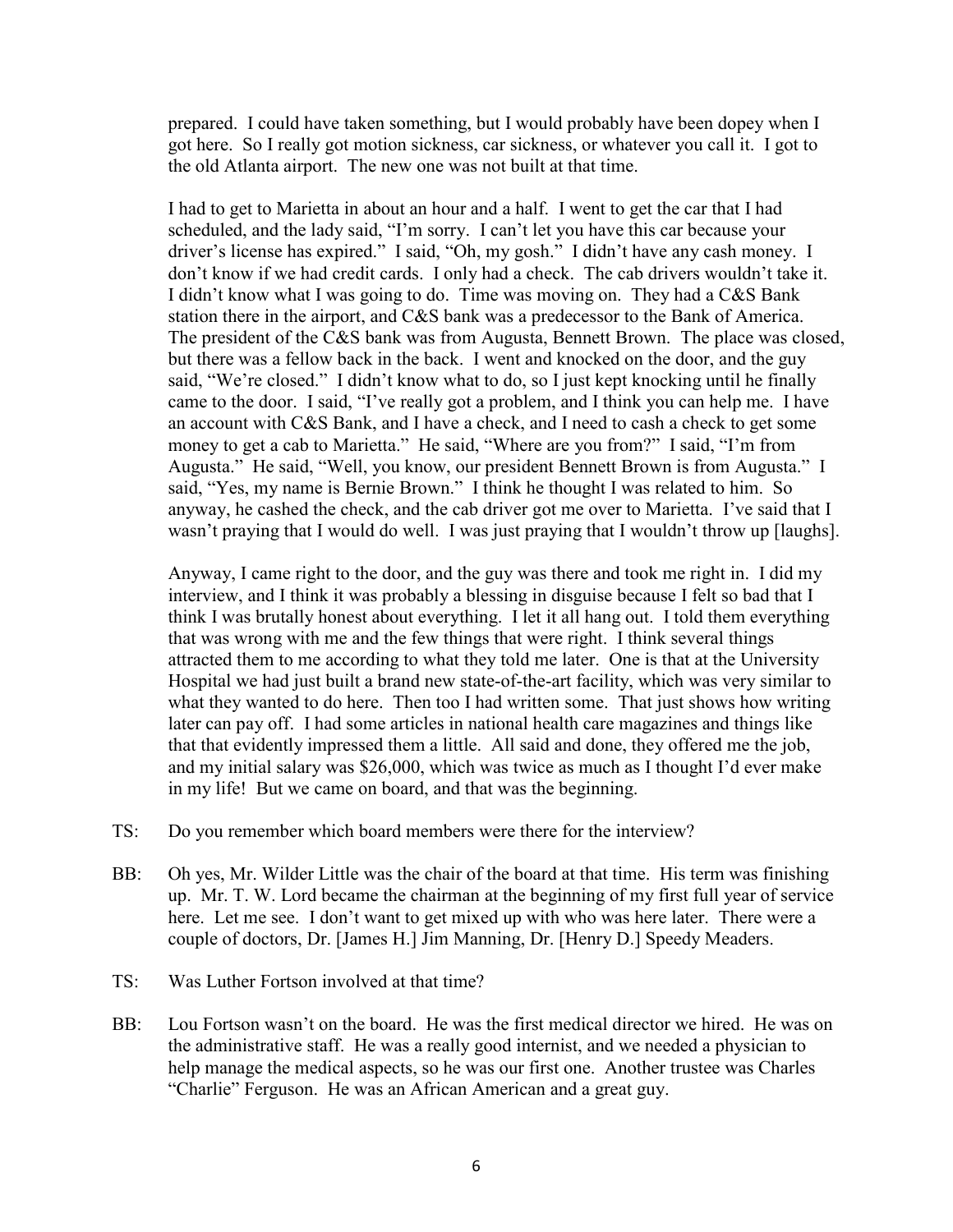- TS: He was already on the board?
- BB: He was already on the board. Joe Mack Wilson was on at one time. I think he came on a little bit later. I'm trying to think who was there at that time. Knox Wood who died several years ago was on the Board. Most of them have died since then. There was a banker from First National Bank (Bill Beasley). He went off the year I was hired. Some of the real pillars of the Marietta/Cobb County area have been on the hospital authority over the years. At that time—this is a little of the history—it was a hospital authority, a little different structure than what they have today.
- TS: Right. And the hospital authority, what exactly does that mean?
- BB: Well, the State of Georgia had an act that allowed a public subdivision, a city or county or multi-counties to establish a hospital authority. That authority had the right to raise revenue through revenue certificates or bonds to finance facilities and operations of hospitals. It was good and bad because it probably created more hospitals in the State of Georgia than in any other state per capita. There are so many small communities and so many counties, more counties I think in Georgia than in any other state.
- TS: One hundred fifty-nine.
- BB: Yes, and they all wanted a hospital. It wasn't always practical to do that. Anyway, that was the founding. There was also what we call the Hill-Burton Act [Hospital Survey and Construction Act of 1946], which was a federal funding mechanism. So some of the funds to build the original hospital here, which was built in 1950, were from the Hill-Burton Act. At that time, interestingly enough, Kennestone was under the Marietta Hospital Authority, which is different than it is today, so there was a transition in that.
- TS: Do you think the Hospital Authority began in 1950?
- BB: Yes, I think it did. There was another small private Marietta Hospital here on Cherokee Street before then. It was private, not under the public authority. That was the beginning of the hospital authority. Kennestone was built where it sits today on the little hill on Church Street where Church and Cherokee come together. The name of the hospital, you probably know, came from the fact that you could stand at this point and see Kennesaw Mountain and Stone Mountain. Many times I went up on the top or up high, and I could see both mountains. They coined the word Kennestone Hospital, and that was the beginning of that. I believe we are the only hospital in the world that's named for two mountains.
- TS: Probably so. Okay, you were interviewed, and they were impressed and offered you the job. Was it on the spot or did you go back to Augusta and wait for them to contact you?
- BB: It was so interesting. Mr. Mura, the headhunter, told me, "They're going to make the decision tonight." They had been interviewing everybody that day or close to it. I was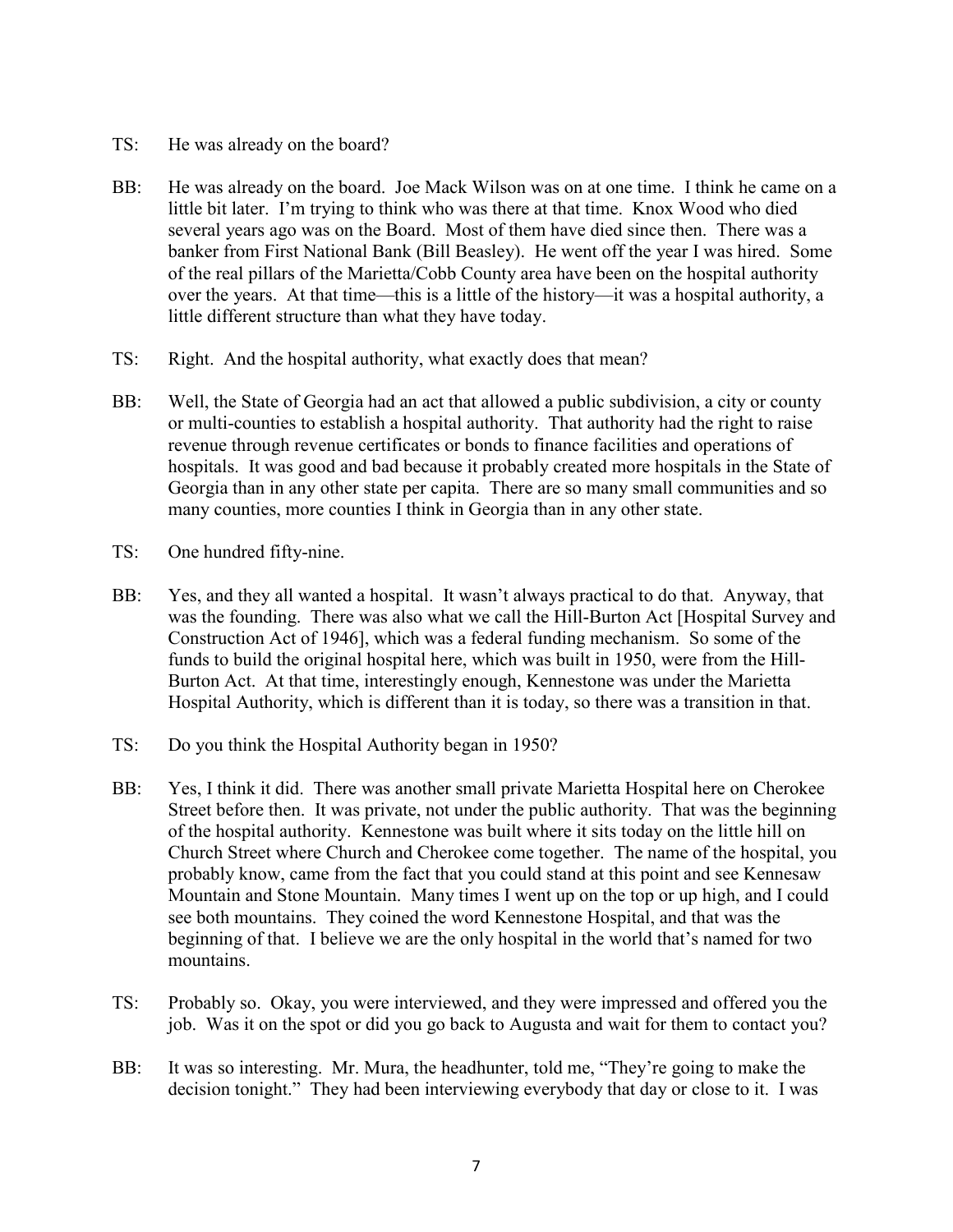toward the last of the interviews, I think. He said, "We'll be calling everybody tomorrow. I will call all of those that don't get the job, and Mr. Little will call the one to whom the job will be offered." Anyway, I went back to work the next day. I was in my office, and the assistant called me. She said, "Bernie, you've got a call from Mr. Mura from Augusta." Let me say, I did not expect to get the job. I really did not. I knew the other candidates, not all of them personally, but I believe I was the only one that was not currently already in a top CEO position. The others were probably at smaller hospitals or whatever. So it didn't bother me that the call was from Mr. Mura. That's what I expected. But when I got on the phone, he said, "Bernie, Mr. Little would like to talk to you." And Wilder said, "We want you to come be our administrator. We'd like you to come back over here one more time so we can work out the details and see what you need to do about finding a place to live." It was really exciting. Snookie and I had talked about it the night before when I got back late, and I said, "There's no way this is going to happen." Then I go back home the next day, and I said, "You won't believe what happened [laughs]."

- TS: Snookie can't be her real name.
- BB: No, her name is Annette, but she's always been known as Snookie.
- TS: So, she was ready to move to Marietta then?
- BB: We'd always had the position that we're a team, and we're in this together, and, yes, she was excited too.
- TS: Where did you live when you came here?
- BB: Initially, we bought a home off of Powder Springs in a little subdivision called Dunleith. It was interesting that [Harry H.] Hap McNeel, whose house this is [Mr. Brown's current residence] was one of the developers of Dunleith. He did not build our house specifically, but it was a new little subdivision, and it was a real nice house for us. Our last child was born here. We had three children. We were there for twenty years. Then we moved out here.
- TS: Oh, I see. So 1971 when you started, I think you said the hospital budget was about \$10 million?
- BB: Yes, which to me was a lot. Today in terms of health care costs it's not, but the hospital had around 200 beds, which was a nice hospital. In those days we measured hospitals by beds. We don't do that so much anymore because so many things are handled on an outpatient and ambulatory basis now.
- TS: Was it basically three floors and a basement?
- BB: I have a rendering downstairs that I can show you. It had the main wing and a couple of small wings on the side that have been added to it. It was on that little hill, and we had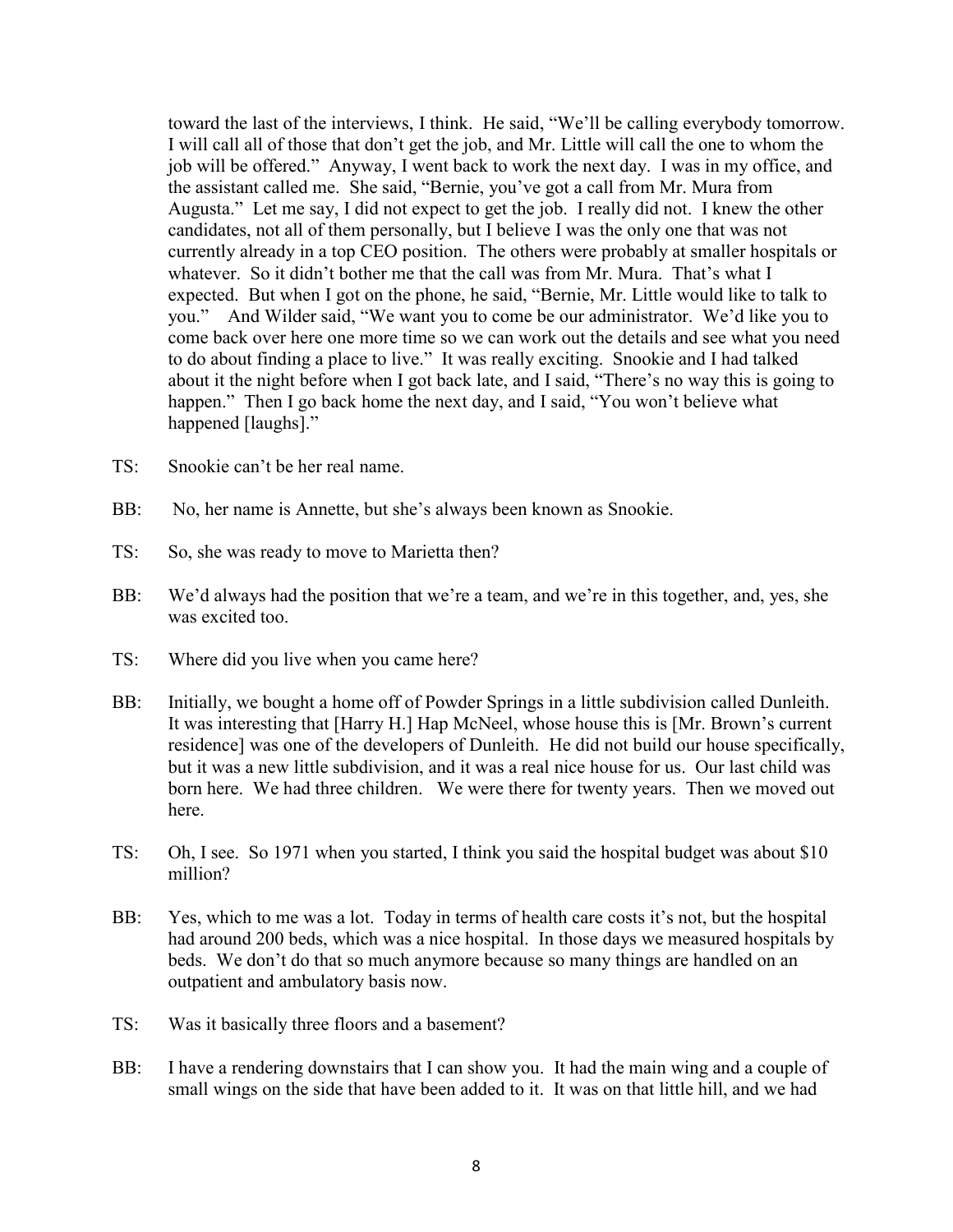about 700 employees. The budget was \$10 million, and we were landlocked on that particular property at that time. There was a real desire on the board and in the community for a bigger hospital. There are some really interesting things at that particular point. For example, even though it was a relatively small hospital in terms of the major hospitals in the state, we had the second most active emergency room.

- TS: Is that right?
- BB: Yes, and emergency care in this area has always been focused on that location. We're right here above Atlanta, and you didn't have to go into Atlanta for emergency services.
- TS: For everybody north of here?
- BB: Everybody north. At the time we were it. I had a theory that we had one of the bigger trauma catchment areas here too because at that time I-75 had not been completed, I-285 had not been totally completed, and they used to route the traffic off I-75 [near Cartersville] to US 41 and then routed it back onto I-75 when you got into Atlanta. That's where the Big Chicken got such recognition because everybody who came through here went by the Big Chicken at the intersection of Roswell Road and US 41. Well, people would come barreling off the interstate, and they'd get on US 41, which was a four-lane road. They used to call it the Four-Lane. And the intersection of Roswell Road and US 41 at the time had one of the highest accident rates of any place in the state.
- TS: So you needed an emergency room.
- BB: And we had a lot of local folks that came through not just there but all along US 41, feeding such a big traffic load into just a regular four-lane highway that had traffic lights and intersections and all that was not real good.
- TS: So it was a reasonably big hospital, but not what it is today by a long shot.
- BB: No, it wasn't big. My first charge was, "We need a new hospital." It's interesting, going back to the fact that Kennestone was under the City of Marietta Hospital Authority—at that time the Cobb General Hospital, as we called it then, out on Austell Road, had just been built, and it was a County Hospital Authority. So we had Marietta Hospital Authority and County Hospital Authority. The capability of us at that particular time to generate enough funds to build a new hospital was impossible because the tax base of Marietta was very much smaller than the tax base of Cobb County. So there was some discussion about merging Kennestone and Cobb General, but the timing and the politics were not right. So an effort was made instead to create a second county authority, which was done, and it became known as the Cobb-Kennestone Hospital Authority, which became the hospital authority for Kennestone. Then the Cobb Hospital Authority was the authority for Cobb General. There was some resistance to this, and it wasn't popular with everyone that was involved, but it got done. So this allowed Kennestone to issue bonds and create revenue certificates to support the program.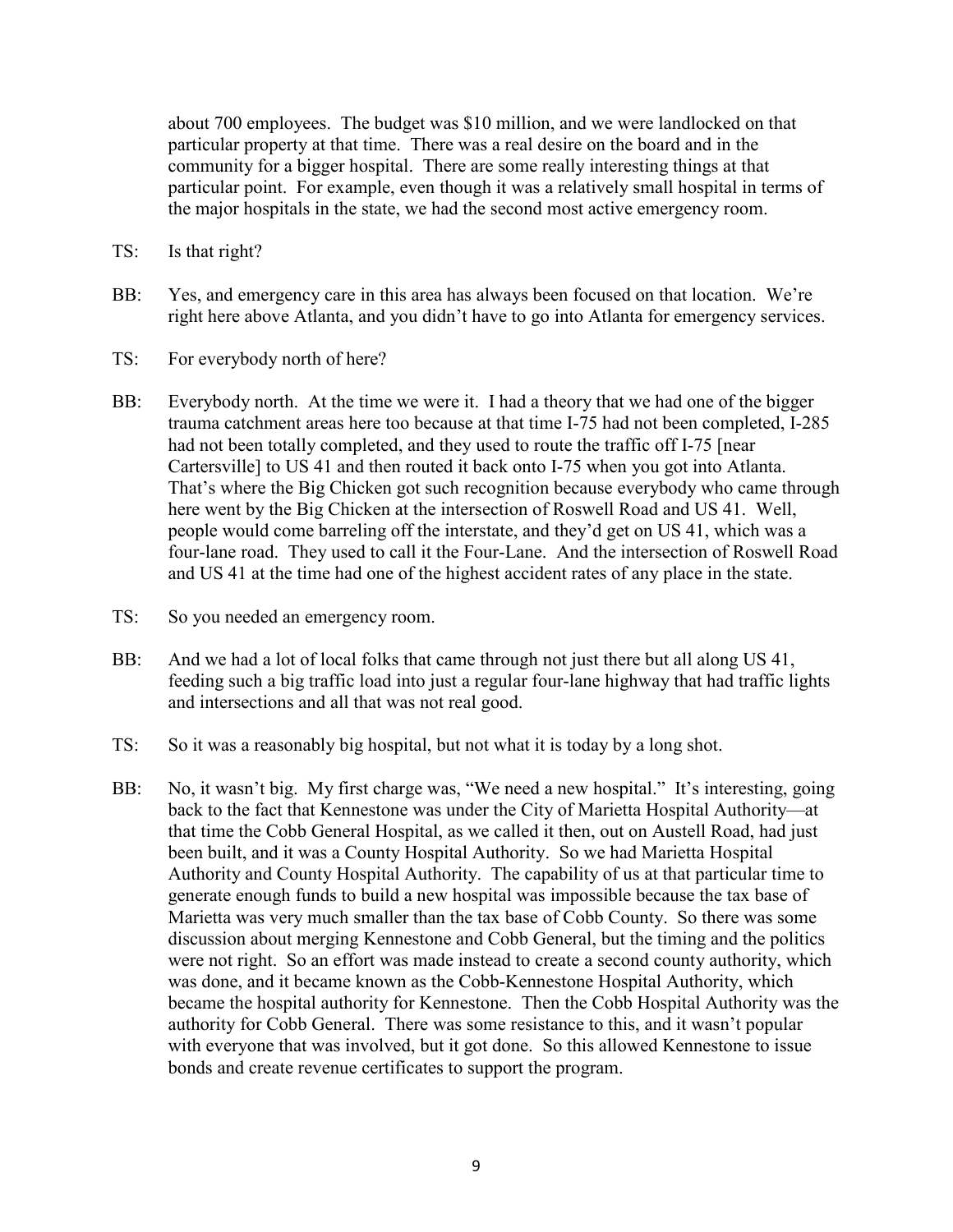- TS: I'm surprised they didn't create that to begin with like the Cobb-Marietta Water Authority.
- BB: Well, it was political. In 1950 Marietta was predominant. The [unincorporated] Cobb development had now occurred yet. When I came to Cobb County, the population was a little under two hundred thousand, I want to say. Marietta's population was not a lot different than it is today. Marietta was a mature area and so much of the commercial activity was in Marietta. All of the development around the county hadn't come yet. So in the 1950s Marietta was the center of everything.
- TS: I want to say the 1970 census counted 197,000 in Cobb County [196,793].
- BB: Somewhere in that neighborhood, right.
- TS: It's interesting that they put Cobb General where they did out on Austell Road. That was pretty rural at the time.
- BB: At the time it was a struggle because the shift in population had not occurred yet. I think that it turned out to be okay because the population and economic development moved that way. But, anyway, we started a major building program, and it was one of the largest building programs in the state at that time for a new facility.
- TS: What year was that?
- BB: This was in the early 1970s. The planning began right away, so probably in 1972 we had finished the planning, and I think the construction started in 1973 and completed about 1974. That built what we called the original tower. It was seven or eight stories, and we shelved in the top story initially. We had a state of the art facility at that particular time. A new emergency room was built that was about four times as large as the old one. We were viewed as very cutting edge, modern, and as up-to-date as anybody around at that particular point in time. That created a desire for more physicians to start coming into the community. And Cobb County overall was beginning to grow and flourish. So it was a very attractive area for all of this.
- TS: So early 1970s the tower was built?
- BB: Yes, about mid-1970s it was completed. In the early 1970s the planning began. They had nothing before then. We had to start from scratch on what we wanted to do. We had to acquire property too. We bought out the whole block. The balance of the block where the hospital sat still contained two or three residences. Those people were willing to sell.
- TS: Are you talking about the block going down Church Street or the block going up Tower Road?
- BB: Initially, it was right on the corner of Church Street and Tower Road right where Cherokee and Church come together. Then there were two or three houses [on Church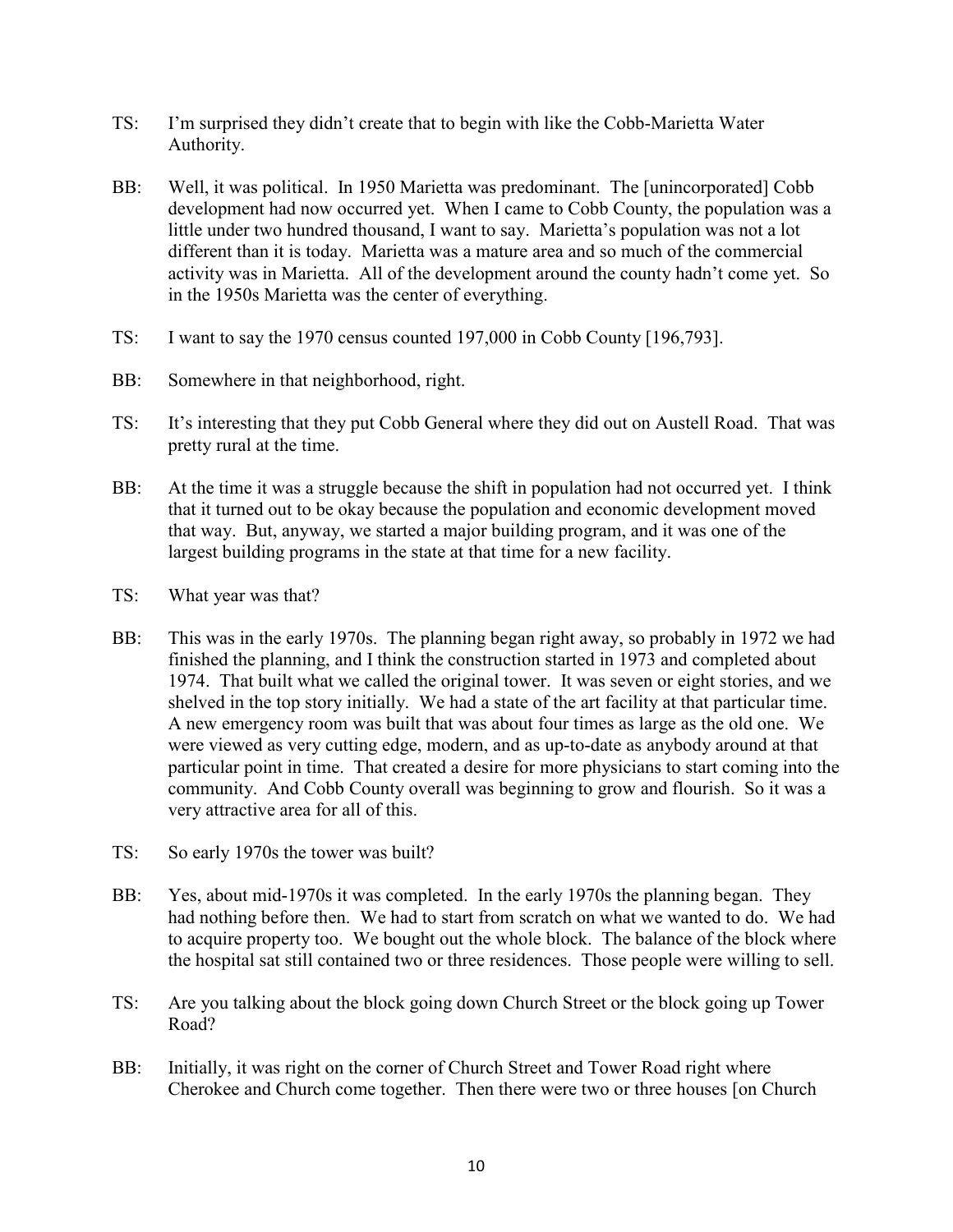Street] down the block towards the Square. We bought that property and started obtaining other properties too. There was some property behind us, several acres owned by Emory University. Somebody had given it to them over time just as a gift. So we negotiated. They had no need for it except to sell it. So we bought that from them. Then there were some other little patches of property around that whole area. That allowed us to get into additional phases of development over time. So that worked out well.

- TS: So are you saying that a lot of doctors weren't going to come out to Cobb before the hospital expansion happened?
- BB: Well, I wouldn't put it negatively. I would say that there probably was not the attraction before then, because they wanted to work in a facility that had the types of services that could help support them in the treating of their patients. It brought more technology in here, and it brought size and the capability to do things that we didn't do before. I don't think it was a negative thing. I just think it was like anything when something new comes that provides services that assists you in your profession. You are attracted to that.
- TS: One of my students did an interview with Speedy Meaders years ago where he was talking about a time when they had to persuade women to have their babies at Kennestone.
- BB: That's right. You did have that. You had what I call the inward flight. To this day there is still a little of that, but that has subsided a great deal over time. A lot of people had moved out from Atlanta into the suburbs, and their connections were still in Atlanta, like where they worked, and their recreation, and their entertainment, and their physicians and medical support services. So it took a longtime before that subsided. But now it almost works in reverse. People don't necessarily move from down there up here. They move from other areas, and they want to move to a place that has these things. They don't want to drive through the traffic down there.
- TS: It's amazing how hospitals are springing up in Cherokee County.
- BB: That's right. That's a new frontier today. If you were doing this interview twenty-fiver years ago, we would be saying what they are saying out there in Cherokee and Paulding and Bartow and other places north of here.
- TS: So the new emergency room was there, I guess, by the time of the Southern Airways crash in New Hope [Paulding County, Georgia] in [April] 1977.
- BB: Right, it was there.
- TS: Do you have memories of how that affected things at Kennestone?
- BB: Yes, it put the limelight on us a great deal. I think that was the first time I was ever on national television. Everybody said I looked pretty good [laughs]. But it was so interesting. A requirement for accreditation for hospitals and organizations like ours is to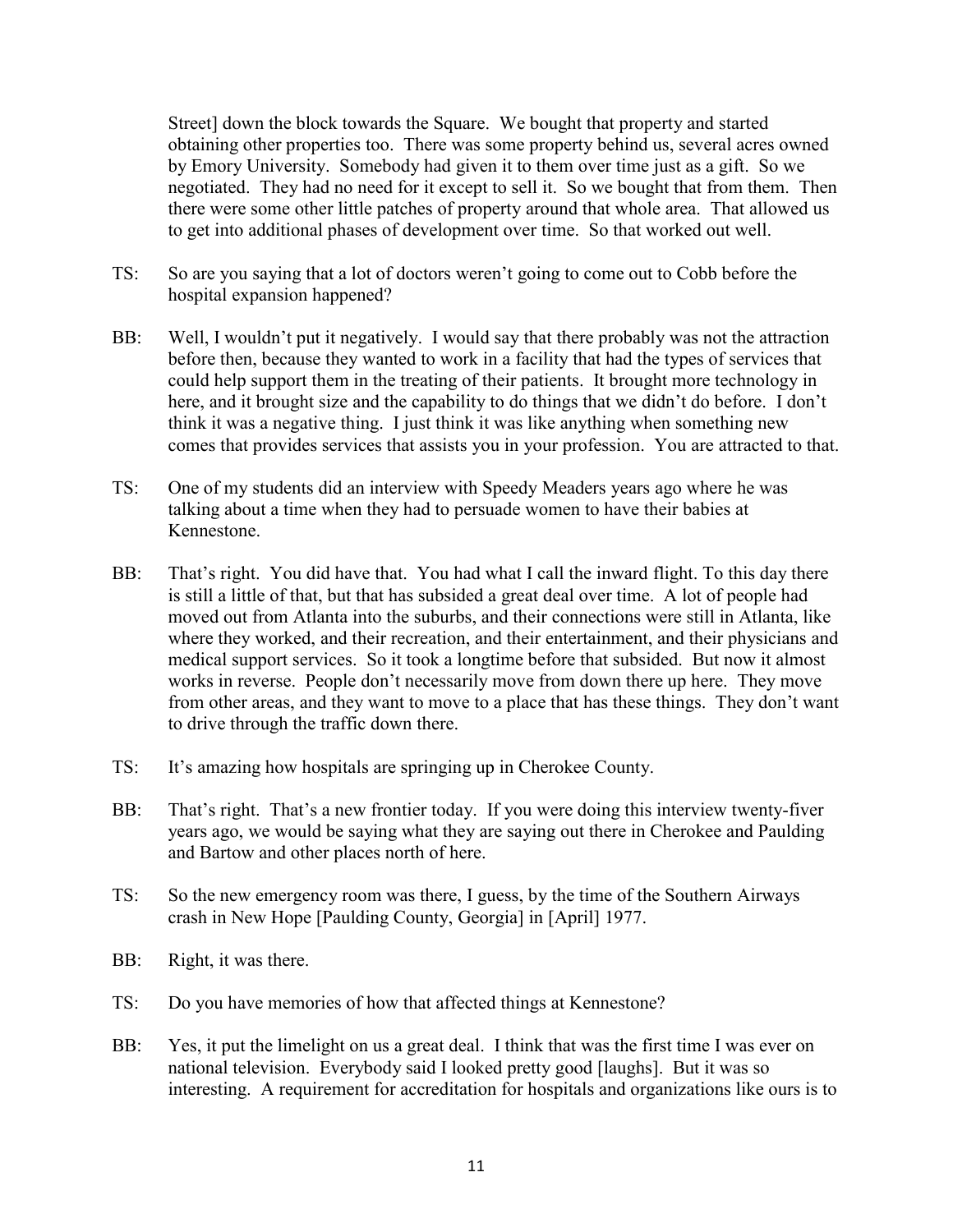implement an annual mock disaster plan. We did that regularly, and so I want to say a couple of months before that crash we had such a thing. In those days we did it with the police department and the fire department and the ambulance services and all that. We did a joint training exercise because they needed practice on this sort of thing too. We had done something that wasn't the exact sort of thing, but it had burn victims. They actually make up patients to look like whatever the disaster brings. We had had one of those, and so when this crash occurred, the training was really fresh on our minds. So things went as well as you could expect with the chaos that goes with something like that. It was really, really traumatic, but I think our staff and the facilities we had then responded really beautifully.

- TS: You were talking about when you got the job, one of the goals the board had was for the hospital to grow. You immediately went to work building new buildings. What were the other things that they were looking for that you implemented over the next several years?
- BB: One thing that was my vision of this was that "hospital" was the old term. That described a building where people came when they were seriously ill, injured, or needed immediate care. It was a treatment organization. I think we were one of the first that really grasped the whole idea that we don't want to be just a hospital. We want to be a "health care system." In a health care system, a hospital is a component of it, but it is more than that. It goes into things where you did not need to be institutionalized. There were a lot more things that could be done rather than that. This was an early stage of doing things on an ambulatory or outpatient basis. The other thing was we needed also to be in the business of prevention, of trying to affect our community so that maybe some of these things that adversely affect health don't happen.

So we changed our name from the Kennestone Hospital to the Kennestone Regional Health Care System. We were regional by then and we were a health care system that was not only a treatment center, but was a center to help with rehabilitation, prevention, and services that could be done better outside the institutional setting. One of the things that grew out of that was a wellness program. There's a site today called Health Place, and on the other campuses there is something similar, where these were the first fitness or wellness programs for a hospital. We were pioneers in that. Atherton Place was an idea that we had of something for people at the latter part of their fourth quarter. So that was started.

- TS: Is that on the land that Emory University once owned?
- BB: It is. I can recall that we got the property, and there was another big chunk of property that one of the homeowners had back there that had about three or four acres behind this property. We bought all of that. I remember with the planners and architects sitting down and in our mind saying, "How would all this fit?" There was the first outpatient surgery facility. There was Atherton Place. There was Health Place. There was an urgent care center. "Would there be some ways that we could keep [the number of patients in] the emergency room down because so many people were coming in there that may not need to be there and that could be handled on a less intense basis?" So that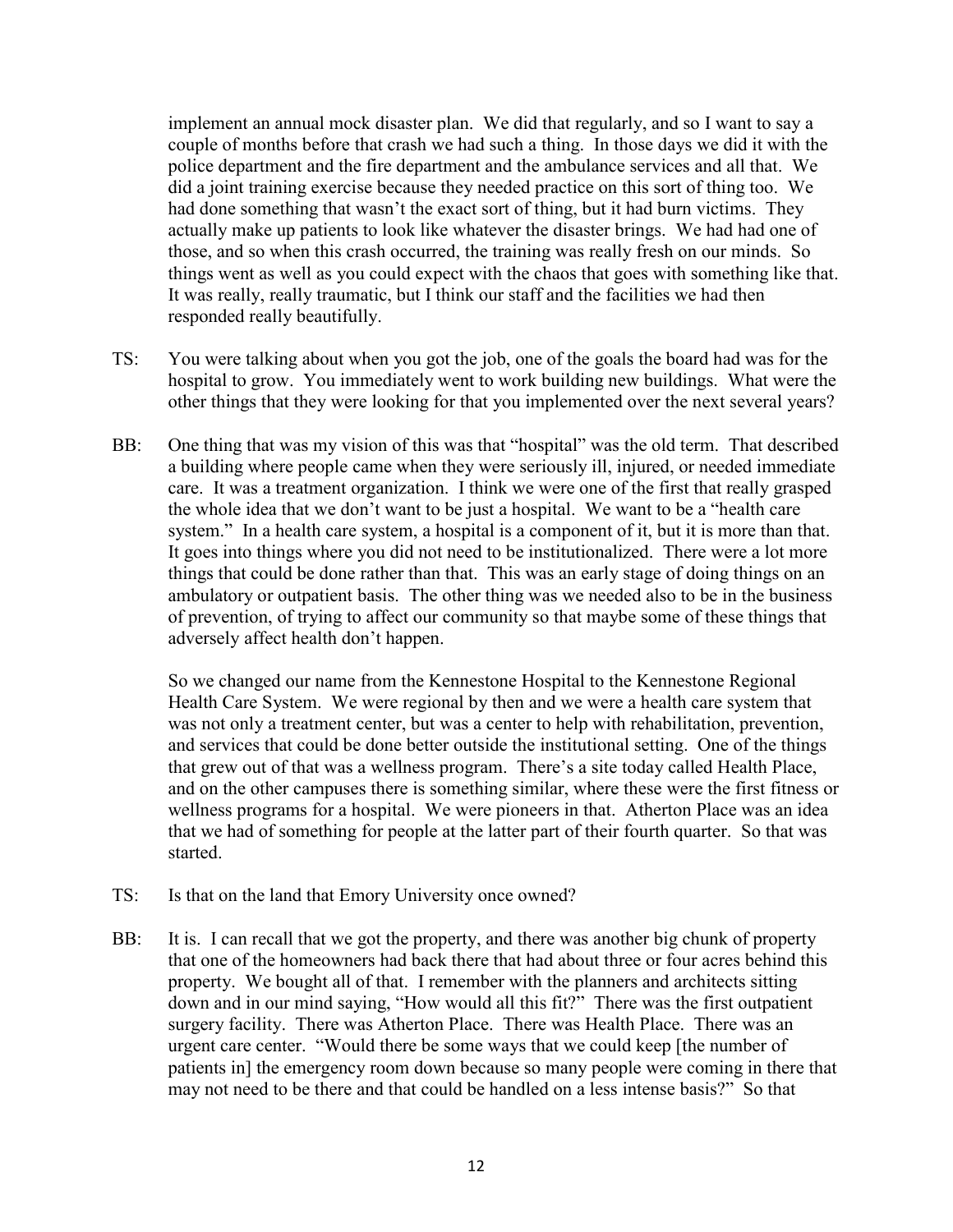whole area was conceptualized as to how this would all sit. Interestingly, a lot of it is still there with many, many more things that have grown out there.

- TS: You mentioned earlier that Luther Fortson was the first medical director. When did that take place?
- BB: He came on board about the same time that I did, maybe a few months before I came. He was already there, and he worked with us for the next six or eight or ten years. I don't recall how long, but he was a really good guy.
- TS: Well, he was the primary care physician for my wife and me at one point.
- BB: Yes, Lou was a great doctor too! I remember telling him one time, "I really hate it that you've gotten into all this administrative stuff because you are such a good doctor." Everybody would complain about losing their doctor. I had an interesting thing because [Dr. Robert A.] Rob Lipson [president and CEO of WellStar Health System, 2001-2006], who was one of the ones that followed me, was my physician for many years. It was interesting. Even after he took the job as CEO of WellStar, he kept about half a dozen patients because he wanted to maintain his medical license. I don't know that it required him to, but he did that. So he actually was my private physician when he was there. There were six of us.
- TS: I think about him every time I pass that spot where the accident occurred. [Editor's note: Dr. Lipson was killed on November 10, 2006, when the motorcycle he was riding was involved in a wreck at the intersection of Church Street Extension and Old 41 Highway in Marietta].
- BB: I know. That was so bad! I can't believe that happened.
- TS: He was a big supporter of Kennesaw State and helped establish and then completed the MBA program for physician executives.
- BB: Yes, he was the spark that made that happen.
- TS: I guess I'm wondering about your board a little. How did people get on the board, and how did you work with the board?
- BB: Okay, going back to the original hospital authority, that was the board in the early stages. The people that were put on that board were basically political appointees. In other words I can recall that each member of the Marietta City Council appointed somebody, like they've done on some of these other boards. That was not really good, to be honest, because we needed a broad base of people. We needed some physicians, for example. We needed really sharp business people and such as that. So we, like many other hospitals, did a restructuring that occurred somewhat after that. Then a more traditional board of trustees was developed. The hospital authority still existed, and its purpose was to help with funding and things like that. They might just meet once a year. Some of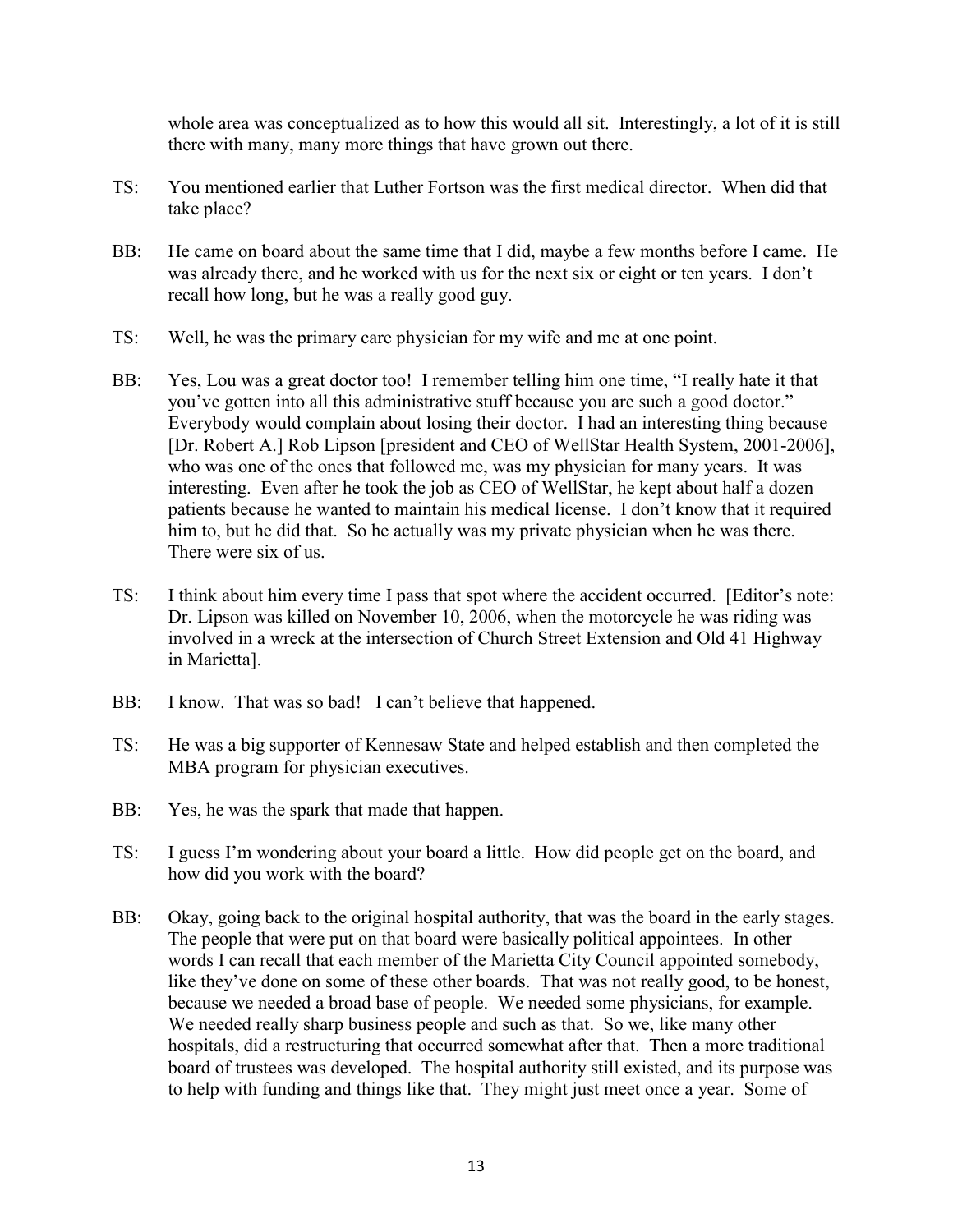those people might be on that and also on the board. But then they developed a restructuring that established a board of trustees for the system. They were separate from the hospital authority. And then this board had the flexibility of attracting the types of expertise that we needed on the board. Most of the hospitals in the state—all the hospitals in the state—are on this basis. Today, for example, the WellStar board is such a board. These authorities still exist. The Cobb-Kennestone Hospital Authority still exists. The Cobb Hospital Authority still exists. There's a Paulding authority.

- TS: Are they still political appointees?
- BB: Political appointees. They are appointed to those partic1ular Authorities, which are the capital financing mechanism for facilities and programs that go on at the health care systems. The new board that's over all operational functions is a self-perpetuating board in the sense that it is made up of representatives from the various organizations that are part of the health system instead of being appointed by a political entity. It helps with accreditation because you've really got to keep politics out when you are being evaluated. I don't think the hospital authority members felt comfortable with all this either. When you're meeting with doctors and dealing with all the technical aspects, to be a friend of so and so to get put on this board is not a good way to operate.
- TS: You're on the board now, aren't you?
- BB: I'm on the board of the WellStar Foundation, which is the fund-raising arm. I'm not on the operating board.
- TS: Self-perpetuating means they choose their own replacements, I suppose?
- BB: They do, but they have a process that's spelled out and that has to be approved for accreditation. That's a little misleading. There are parameters for all of this like, for instance, they set criteria for different types of members that they want on the board. They couldn't have all doctors, for example. And representative trustees are from the various organizations that make up the WellStar System.
- TS: Do they have a percentage of doctors?
- BB: I don't know that it's a set thing. I'm not involved in it now, so I don't exactly know. But there is the desire and the effort to have a very balanced board of medical professionals, leaders from the business community, and other leaders in the community.
- TS: Let's go back to the 1970s to the 1990s when you were there. What kind of board was it that you were working with?
- BB: Let me say that the good part about it was that the City of Marietta board and the Cobb County-Kennestone board benefited from great people like [Howard] "Red" Atherton, the former Marietta mayor [and state legislator]. These were people who really cooperated with the board to get good people on the board. And [former Cobb County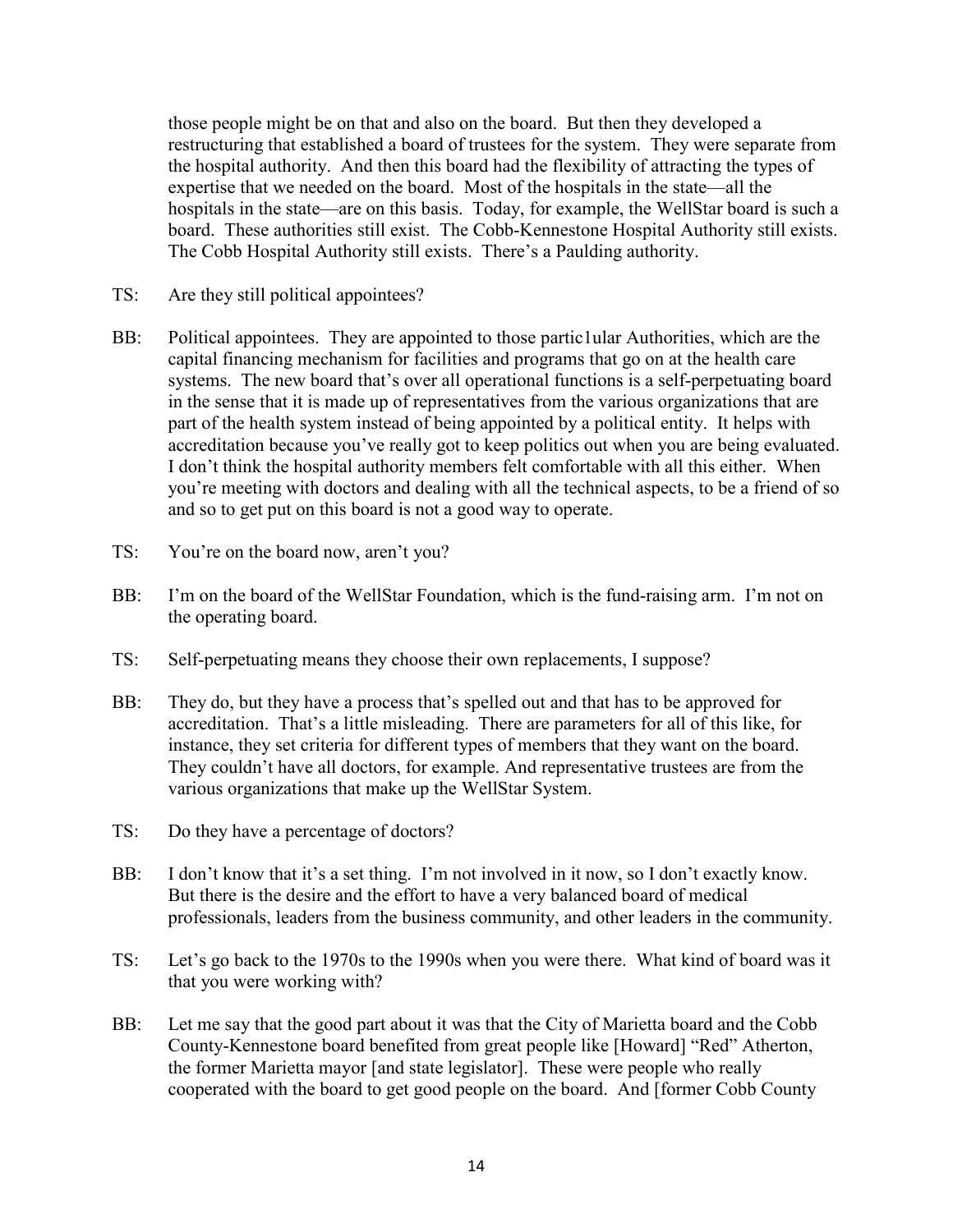Commission chairman] Ernest Barrett helped from the county. So it worked fine. To be honest, it wasn't a problem for us [to have political appointees]. It was a problem for all these little communities around the state where local politicians were changing constantly, and they would say, "I want to get this guy in my slot. Take this one off." So it got to be sticky. It never was a problem here because the doctors like Speedy Meaders and Jim Manning were great appointees. But from an overall picture, the political appointees were creating a lot of problems in other places. That was why the new type structures came into existence.

- TS: I was wondering earlier that you probably weren't terribly computerized when you started in 1971.
- BB: No doubt.
- TS: How did that come about?
- BB: When we built the first new hospital, there were things like we had a messenger service that carried messages in the hospital. That's how we communicated with anything written. A lot of things had to be written. You could call people on the telephone, but we had runners everywhere. When we got the new facility, we put a pneumatic tube system in, which was state-of-the-art at the time. That took a while for people to understand that you don't have to send somebody up to the floor with the drugs for the patients, but you could put them in the pneumatic tube. So there was a whole bunch of retraining that went on for just something basic like that. Then we had early stages of technology on the information side. I can remember, for example, when a patient came in, they had a deck of punch cards. What you did was you punched in the things that were ordered from the doctor, and then you ran your cards through a reader and it would print out the orders. It was almost worse than doing it manually by the time we figured it all out. So we went through that same stage of technology development. They had hard-drive computers that were almost like a department of itself because it was so big and things could go wrong so easily and you had to have technical people to help all the time. So there was a steep learning curve of how to do that while the technology was moving ahead. So that was on one side.

The other side that may even be more dramatic is the medical technology. I can recall the first lithotripter we had for kidney stones. A lot of lithotriptic procedures—we had people who were cutting-edge in our organization. We were doing things like this very early before it got real popular at other places where we were doing surgery without major incisions into the body. It was a challenge to be honest. Advanced imaging such as MRIs and CT scans were coming into existence. I remember having a heart PET scan performed on me [positron emission tomography], one of the first ones. It was comparable to doing a stress test without you having to move—and all that new technology was coming on board. You say, "It's all expensive!" You don't want to make bad decisions and do something right now, and then in a year replace it with a new discovery. So we had all of those tensions that were coming on. The physicians were driving a lot of that as new things came out. So there is a real balance in all of that.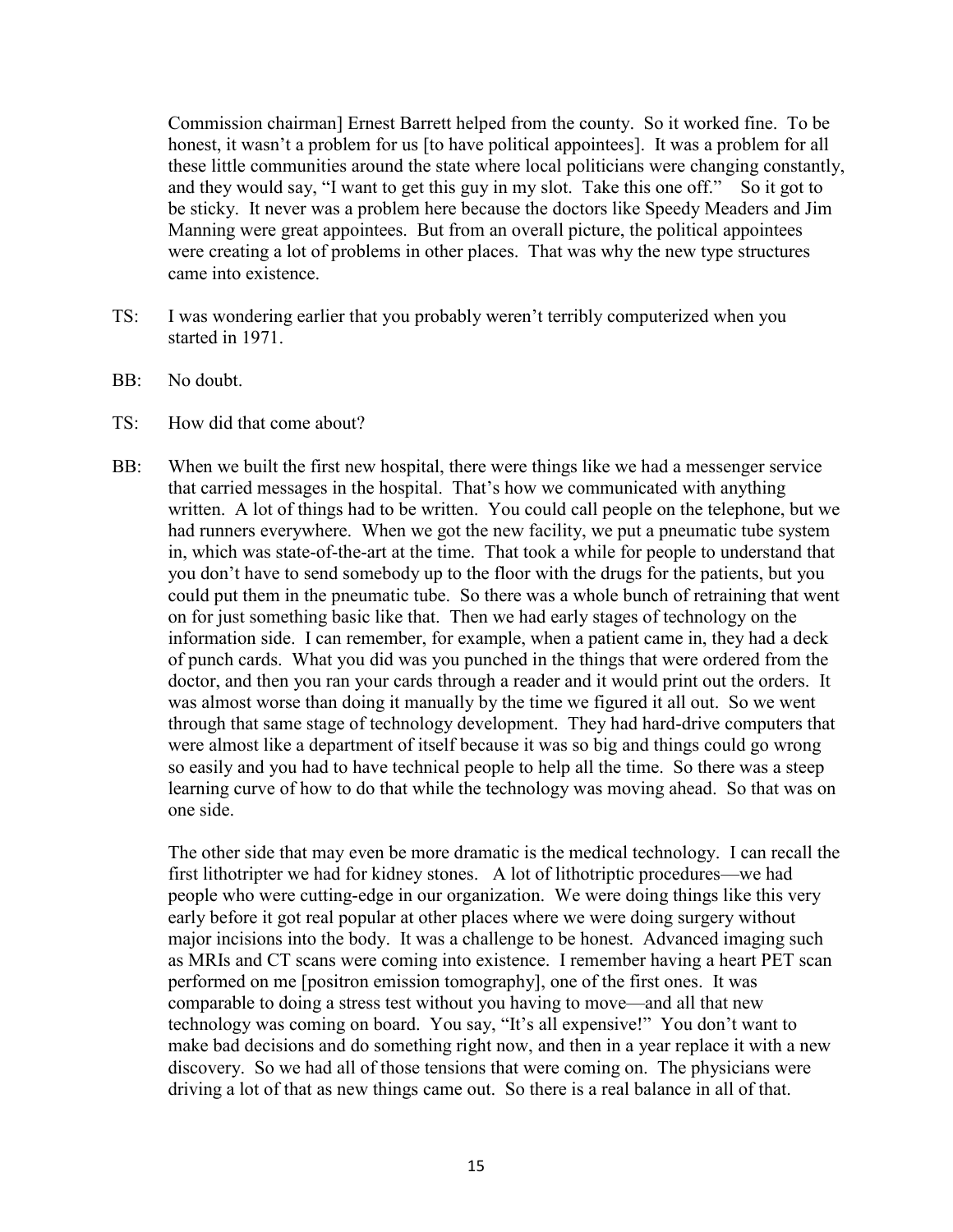That's why it was good to have the Lou Fortsons to provide medical direction as part of the organization. So, again, we were one of the first health care systems that brought a medical component to the administrative leadership.

- TS: I was wondering if you had a grand strategy that you wanted to be the leader in Northwest Georgia in heart surgery or kidney stone surgery or something of that sort.
- BB: You want to be everything. There is a law in the State of Georgia that is called a certificate of need that doesn't permit you to add a service without it being approved. The idea of that, and it's not bad, is that these things are so expensive, and you don't want to duplicate efforts and it not be feasible. So you want to divide up the responsibilities. Heart surgery is a good example. Every hospital can't have a heart program, or other things too such as cancer treatments. So you have to justify what you do and usually receive opposition from competing facilities because they don't want you to take something from them. So heart surgery came here slowly, partly because there was so much opposition. These other programs were not full at the time.

Then it was so interesting when it ultimately came here that it just blossomed because people wanted to be close to home when meeting their medical/health needs. Plus, we do things today that back then were so major. When I was at the University of Alabama, I watched some of the first open heart surgeries in this country. They were some of the crusaders in this field. A heart transplant and some things like that were being done that were just unbelievable. You don't see much of that anymore because there are options that are so much better.

- TS: You've written a book on your leadership style [Bernie Brown, *Lessons Learned on the Way Down: A Perspective on Christian Leadership in a Secular World* (Inspiring Voices  $2008$ ;  $2<sup>nd</sup>$  edition 2009)]. Would you summarize briefly how you developed your leadership style?
- BB: As I mentioned early on, my dad was a minister. In my day, more than not, individuals followed their father's lead. If you look back in those days, a lot of the doctors had a father or grandfather that was a doctor. The same was true with educators. So many times it was part of the heritage and legacy. I had a twinge about going into the ministry, but I didn't feel like that was what was right for me. I didn't think God was calling me in that direction. I really enjoyed business. I didn't know it until I experienced it, but when I got into it, I felt like this was the right thing to do. I had that one side of me that said, "You are supposed to be in this world to do something to support and help people." So I wanted to do that. Then I had that pull of I really enjoy organizational types of things, building organizations and making them work, and relationships with people, and that kind of thing.

Pretty early on [at Kennestone] we were building our organization. We were ready to grow, and things were ready to come down the line, so I remember working on [our organizational chart]. I followed the normal [organizational] structure where it's wide at the bottom, and it narrows as you rise in the organization, the goal being to go as high as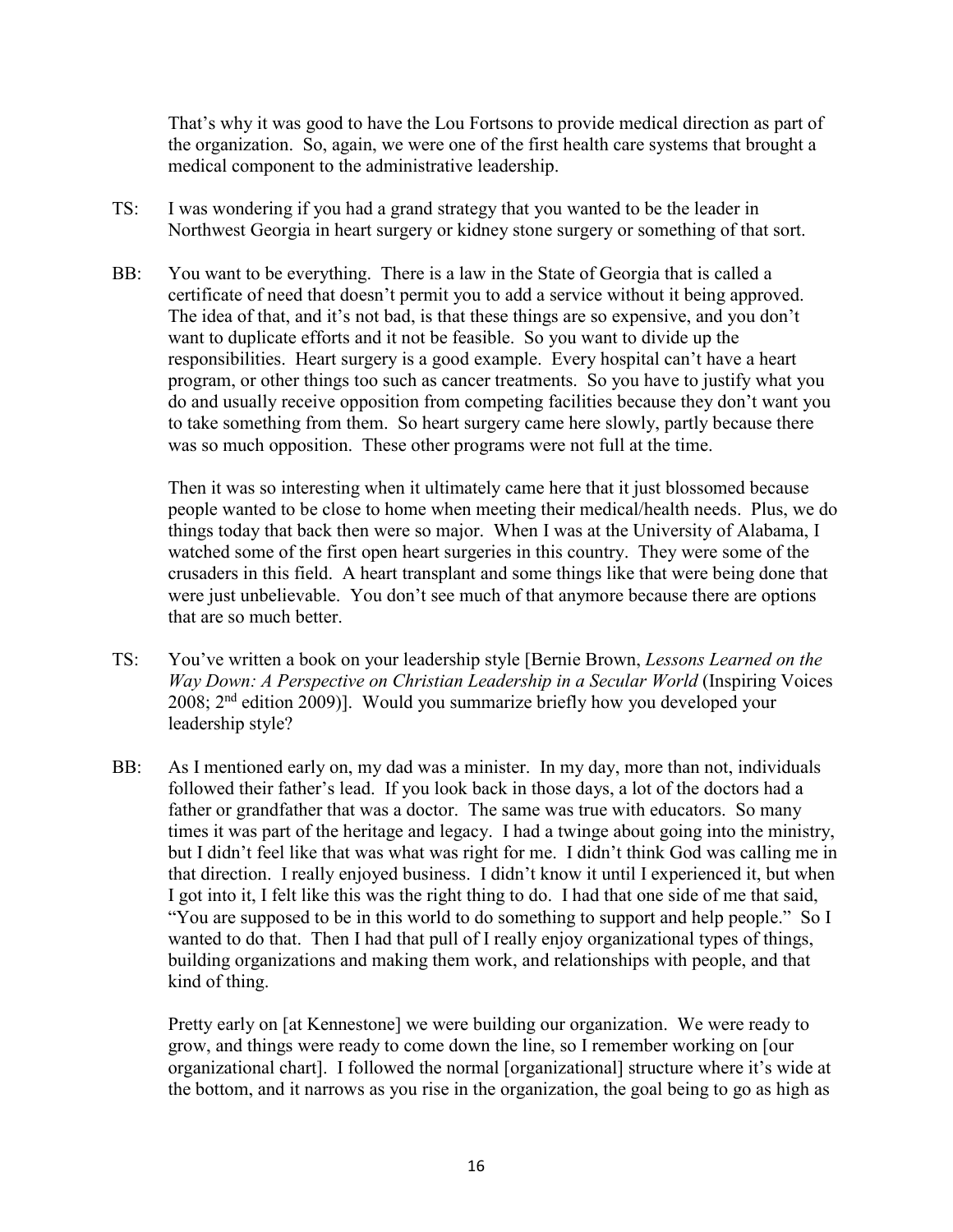you can. Then one day it struck me that in a hospital particularly, and probably in other businesses, the success of that organization depended far more on the people that were delivering the services, the people that were hands-on in terms of caring for people. It would be that way I would think in an educational institution too. If you look back, I don't remember who was the president or the principal or the superintendent of the schools I attended, but I do remember the teachers. In the hospital when we got compliments or even criticisms, whatever, it wasn't about who the administrator was. It was about those nurses that took care of them and their physicians.

I came to the realization that the success of a health care organization depends mostly on those that are interfacing directly, hands-on, with the patients and the others around them. If we were going to establish an organizational structure and put it in the true perspective, it should focus on the patient. Therefore, the way the organization needs to be structured instead of looking like a triangle with a broad base at the bottom, it should be reversed and turned upside down. Then those people that are on the front line should really be our focus.

- TS: With the triangle pointing down?
- BB: Yes, the triangle pointed down, that's right. So that's the concept, turn the organization upside down. That was my concept, and I tried to do this literally as well as figuratively. What that meant is if the most important people are the people that are delivering the services, the second most important people are the people that are right there that are doing those kinds of things that help them do their job best, their supervisors. Below them would be the middle managers who are helping the supervisors help those people. Then ultimately at the bottom of the organization would be the CEO. I tried to promote the idea that if you're going to advance in the traditional way in this organization, you will not be moving up the organization; you'll be coming down the organization.

It was more of a mindset than anything else. Interestingly enough, if you turn a triangle upside down, that's the same symbol as a "yield sign" on the road. Yield means that you allow the other person to go first. It's the ultimate philosophy of servant leadership, which was something that I tried to embrace. It was just a lot of fun. It helped me. My ego went away because I once considered myself so important. I really truly felt like, "What can I do to help these people help these people help these people." That was the general leadership style that I had. In my book, which I call *Lessons Learned on the Way Down*, that's the concept that in the organization, as you moved up in leadership, you moved down in the structure.

- TS: Did you get much resistance on that idea?
- BB: Not a bit. Well, the hard part is it sounds good. Everybody embraces the whole idea. I could tell the board, "This is the way I want to run it." "Oh, that just sounds great!" I could tell the employees, "I'm going to put you all up on a pedestal and do what I can to [put you first]." "That sounds great!" Everybody said that. The problem is making it work. But if you're sold on a concept, and then you work at it, then things start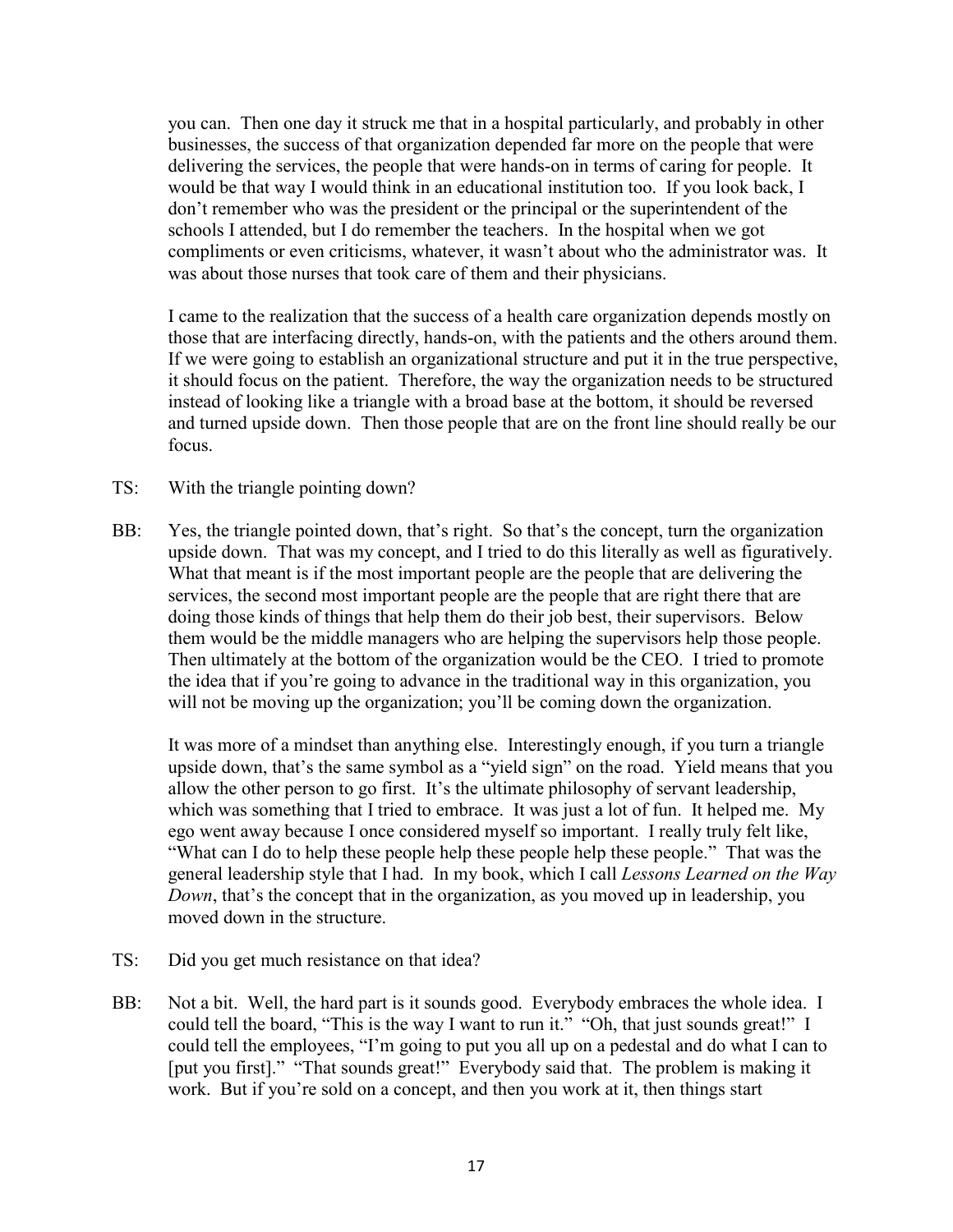happening. Before long it really has an impact. One of the stories I tell in the book is about this lady who was one of our real strong nursing people. She was a great nurse. She had a reputation that she didn't hold back on anything. She told you what's right and what to believe and everything. We were building a new parking deck. I don't know if you read this story.

- TS: I did.
- BB: While we were building the deck, we had the regular parking places all messed up. We were having to work the parking around the whole area. Actually, we were leasing part of [Six Flags] White Water parking lot during part of the day because they had extra capacity over there. Then we would have a shuttle that would bring people back and forth, which took probably about twenty minutes to get back and forth. A lot of these people were getting caught in that. They had children, and getting to work was not easy anyway, and that caused another twenty or thirty minutes. Then when they had to go home, they had to get the shuttle to get back over there. This lady came in, and she was real upset about that and just wanted to talk to somebody. So she came in, and she said, "I'm just fed up with this. Everybody else is too. I'm not just saying it for me. I'm saying it for everybody else." So I listened to her a little bit. Several years earlier than that when I first came to Kennestone, I had the first parking place. Everybody was scared of parking in that parking space. Nobody would ever park in that administrative parking place. I had moved [the sign] and put it in the back of the parking lot at that time. I think we had just moved the sign out there, and nobody was ever out that far. So I would park out there and walk.

When we had the shuttle over at White Water, I put my sign out there in the back at White Water. She said all this, and I said, "I tell you what. Why don't you just take my parking place?" She didn't want to do that because it would make her look bad. She said, "No, I can't do that." I said, "No, why?" She said, "Well, you know people would talk about me if I pulled in your parking place there." I said, "Do you know where my parking place is?" She said, "Isn't it over by that back door over there?" She had come in that way. I said, "No, no, it's at the back of the White Water parking lot. She looked at me, and she said, "You're kidding!" I said, "No." She laughed like, "You're kidding." I said, "No, I'm not." I told her why I did it, and I can't remember exactly how she said it, but it was like, "I don't need to be in here. You're doing all you can do, and I appreciate that." I won somebody over right then. But it's the whole idea of putting that organization in that perspective. I think people responded to it.

- TS: [KSU president emeritus] Betty [L.] Siegel talked about the job of [higher education] administration being to facilitate teaching.
- BB: Exactly. I saw Betty and [her husband] Joel the other day going to church together. She didn't have on her big glasses, and I almost didn't recognize her.
- TS: At least one big topic I want to get into the interview is hospital consolidation, and I guess the first was Cobb General and Kennestone.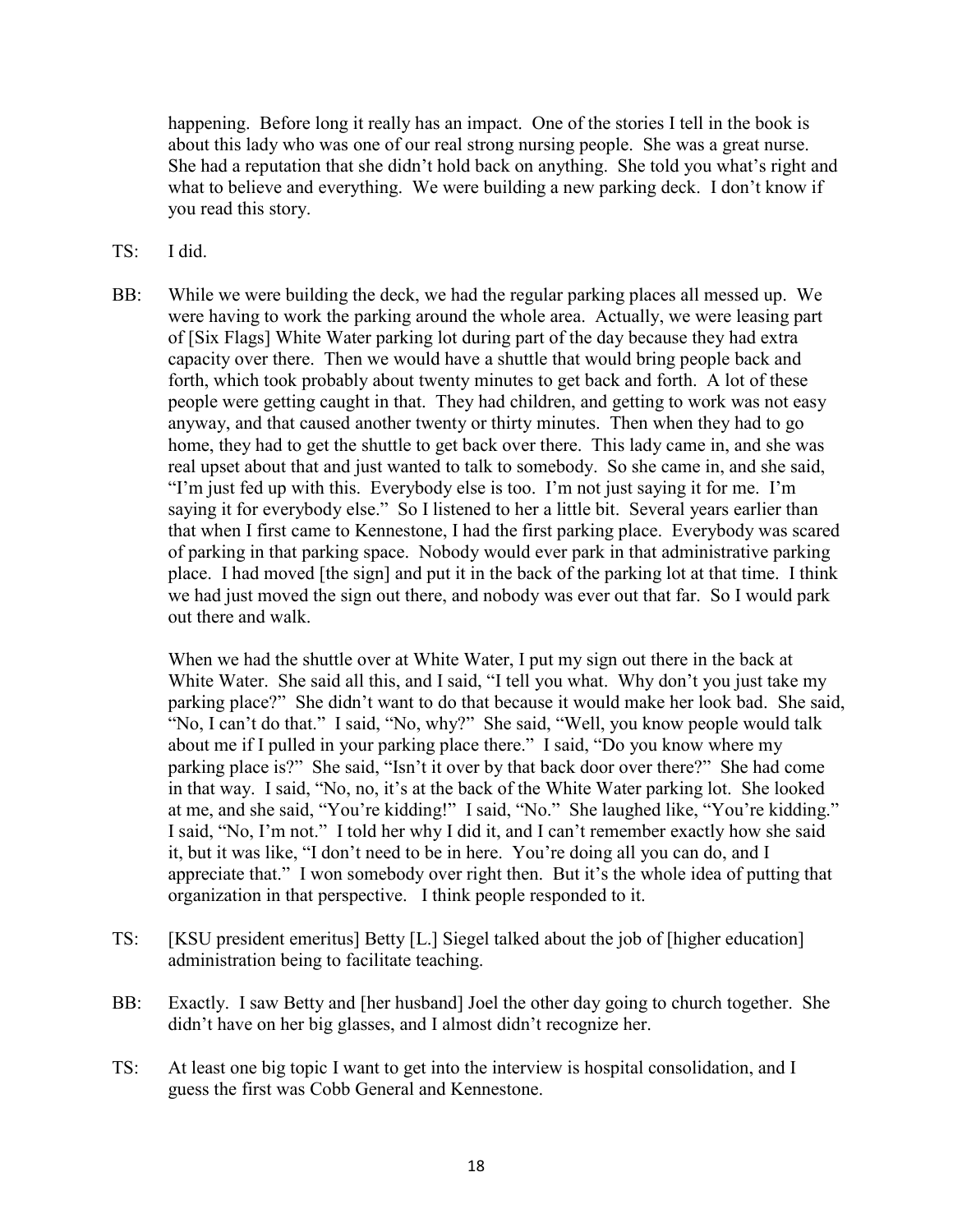- BB: Right.
- TS: When did that take place, and how did that come about?
- BB: Tom Hill was the CEO out at Cobb General at the time. He and I had a real good relationship. It was an interesting thing that precipitated it. In the main Kennestone building at the time, the laundry was in the basement. We were concerned about that because there are more fires and other issues that occur around where there is major machinery. Everything was automated down there, and there was just a lot of stuff that really didn't need to be there. We needed some more space for a lot of other things. So we had come to the conclusion that we needed to just move that laundry out somewhere. It was interesting. Cobb was going through something similar to that. They didn't have an adequate laundry. So Tom and I got into a discussion one day and said, "Why don't we just build a laundry together?" We went through the process, and we got everything done. We built this laundry out in a remote area, away from both campuses. It could service both places. We set up a system to deliver and everything. It went great.

Chet Austin, who was the chairman of the board for Cobb at one time, just loved this idea. You know he ran a chicken manufacturing plant [Tip Top Poultry, Inc.], and knew how that kind of stuff worked. So out of that grew a thought that maybe there are other things that we could do together. Being in the same county, even though we had two authorities, it could make a lot of sense. You don't get into rubbing against political subdivisions and that kind of thing. So we formed a committee from our two boards, and Tom and I were involved with it too. We worked for about a year on a way this could be done and how it would work. In the meantime, it was more than just Cobb and Kennestone because we had purchased Windy Hill [Hospital]. Then Cobb was managing the Paulding and Douglas hospitals. It didn't work out for the long haul, but we were managing the hospital in Canton.

- TS: R. T. Jones?
- BB: Yes, R. T. Jones. It was just a management contract. We had somebody we appointed up there. I visited them once a month and that kind of thing. It seemed like Cobb was doing somebody else that way too. But, anyway, we said, "If we can put this together, we can benefit from the economies of scale. We can maybe eliminate some duplication. We can bring purchasing power to all of this. We can do a lot of different things." So it took wings. This became the WellStar system. At the time we called it the Northwest Georgia Health System. That was the initial term for that.
- TS: What year would that be?
- BB: That was in the early 1990s. I can't remember exactly. It went so well that we got a lot of national fanfare over it, saying, "Maybe, this is the trend of the future." Then as a result of that we started being approached. I was the CEO of Northwest Georgia Health System, and Tom was the number two person. I can't remember exactly how we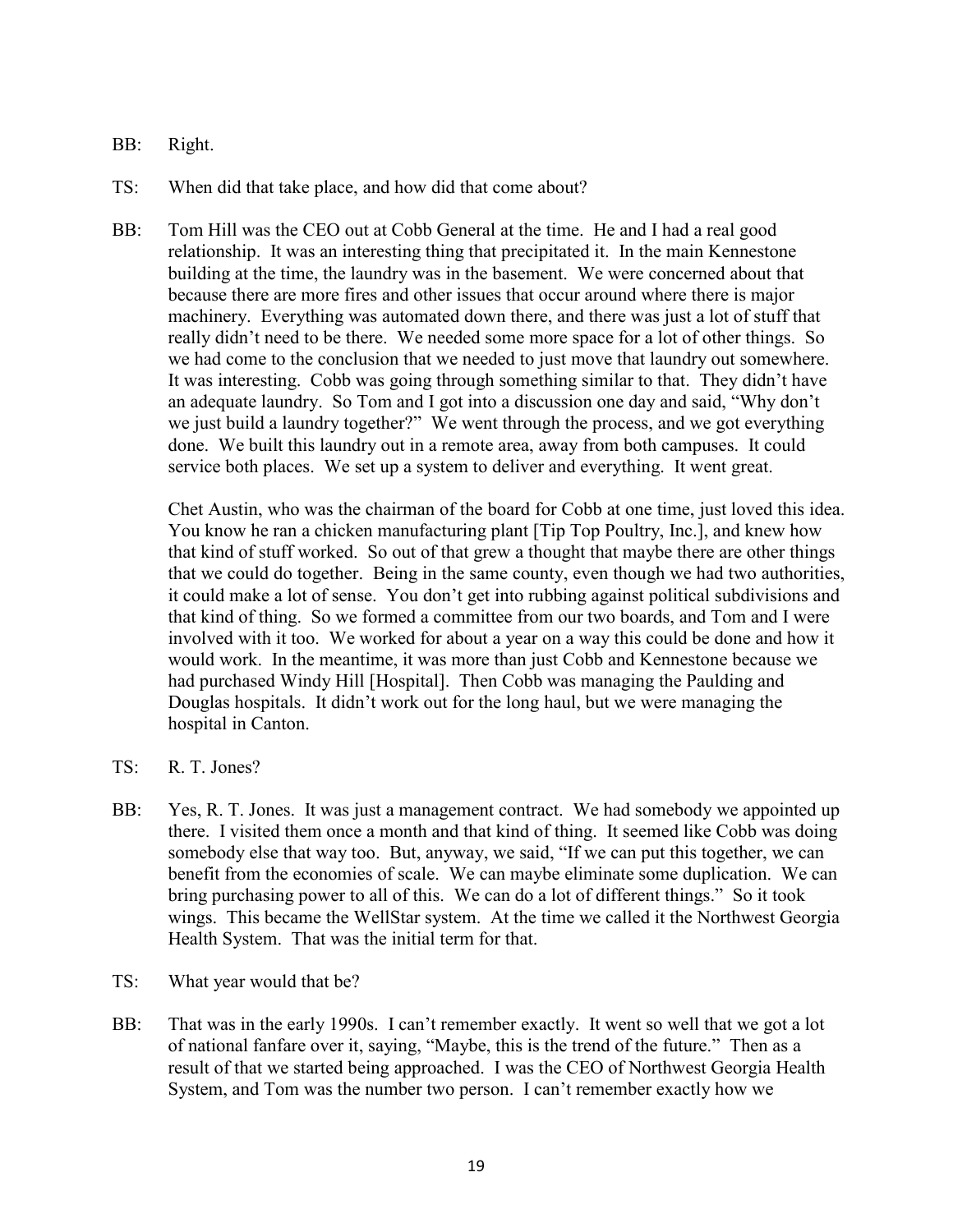structured everything underneath us at the time. But we got so much notoriety that we started being approached by some of the other players in Atlanta, initially Piedmont. There was interest there primarily because Richard Hubbard, who had been the CEO at Cobb before Tom, had gone to Piedmont. So, we had that close relationship of Tom and Richard, and I knew Richard real well too. He said, "Why don't we talk about doing something bigger than this?" So this was the formation of what we called Promina system. That took wings, and then we were approached by DeKalb system, and they joined us, and the Gwinnett system joined us, and the Southern Regional system joined us.

- TS: So Piedmont was part of the Promina Health System?
- BB: Yes. Now Promina—in *Lessons Learned on the Way Down*, there's a chapter called "War Stories" if you want to read a little more about that. It tells what it went through, this evolution, and why it did not succeed in the long haul. The main reason, from my point of view, is that it couldn't really maintain what we needed in the market place that we were competing in at the time because we were not in any way integrating assets. It was more of a joint venture. It allowed the local units (systems), if they didn't feel it was serving their purposes any more, to get out. It was not a marriage; it was just a relationship.
- TS: A loose alliance?
- BB: It was tighter than most alliances because we were really doing some interesting things, purchasing and that kind of thing. It really helped though in the long run to see what you needed to do to make something like this work, which means a long-term commitment and the capability of common governance and all of that. See, these people still had their own independent boards. It got a lot of fanfare nationally because it was sort of like what in today's world is called "virtual" something. You did everything, so virtually, on the surface, you say, "You're acting like your married, so you must be." The other thing that happened is that we changed leadership in these different organizations. I retired, and then Richard Hubbard retired soon after that, and several others. We were sort of in the loop together in terms of relationships that we'd had over the years. Some newer people came in and said, "This probably is not going to work over the long haul." So it was disbanded over time. I look back on it not as a failure, but as a learning experience for these organizations. I remember Rob Lipson and I talked a while back. He was really involved in this too on the medical side of it. He said, "I think we learned the advantages you could bring if you could really make this work, but also what it takes to make it work." We talked about that, and I really think that was the case. Then in the end the WellStar plans and programs started coming together. Now you see all these other things like Northside moving in several places, and Emory has expanded its influence. So it's boiled down to instead of a bunch of institutions, there are large systems now that are formed in the area.
- TS: When does WellStar come about?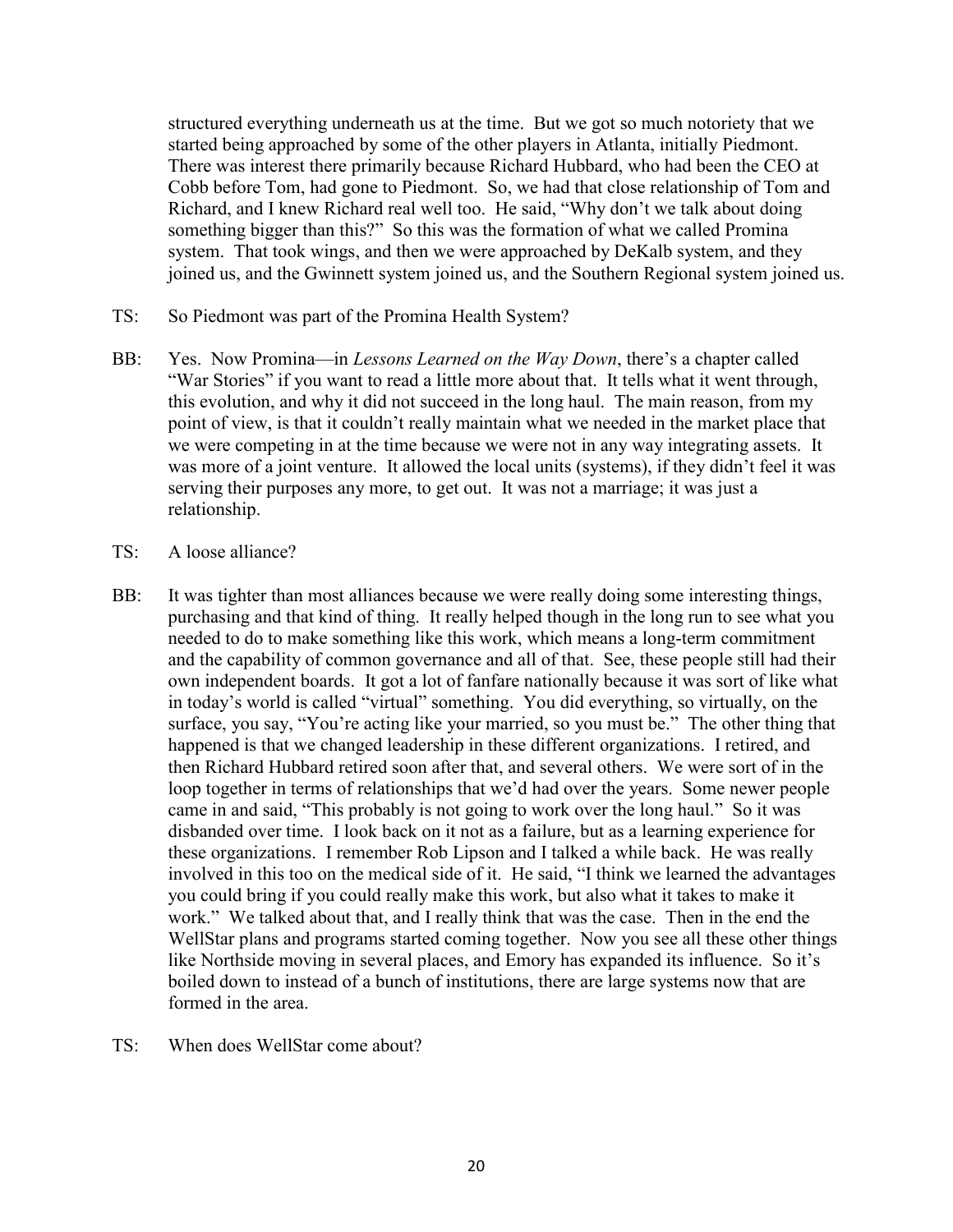- BB: In the beginning with the Northwest system they named it, I think, in 1996. They claim that as the beginning of WellStar as WellStar.
- TS: Does Northwest Georgia Health System become WellStar in '96?
- BB: Yes, they just changed the name of it.
- TS: They just changed the name. Okay.
- BB: They were still part of Promina then too.
- TS: And then they pulled out of Promina?
- BB: Yes, they left Promina in probably about the time I retired, I guess, 2001 or 2002, something like that.
- TS: So Kennestone was part of Promina until you retired?
- BB: Kennestone was part of WellStar, and WellStar was part of Promina.
- TS: I see. Let me ask your thoughts on WellStar. WellStar has done a ton of things for Kennesaw State. One of our colleges is the WellStar College of Health and Human Services.
- BB: Right, right.
- TS: WellStar put a ton of money into the Prillaman Health Sciences Building on campus, which is where the WellStar School of Nursing is. When did that relationship start? Did that start while you were still there?
- BB: The relationship had always been there. It probably got more visible after WellStar was formed. For instance, in the old days there was a real close relationship with the nursing school and the hospital; they actually did clinical work. There's a long history of that sort of thing. I think some other health services went beyond just traditional nursing, like nursing administration, and then they had the MBA program for physician executives. That was coming along. It was not just one point in time. It was evolving over time basically. There were scholarships in the Kennestone system that supported nursing students, and it's always been a really good working, close relationship. I think probably the bigger money came in in later years in terms of being able to support a facility and naming a facility and that kind of thing.
- TS: Maybe to wind things up, what are you proudest of in your career?
- BB: I didn't anticipate that one [laughs]! Well, I guess it's just bumping into people, and they still like me. It's not always easy to be in a leadership role over an extended period of time. My career is unusual for my profession to be in one place that long (thirty years).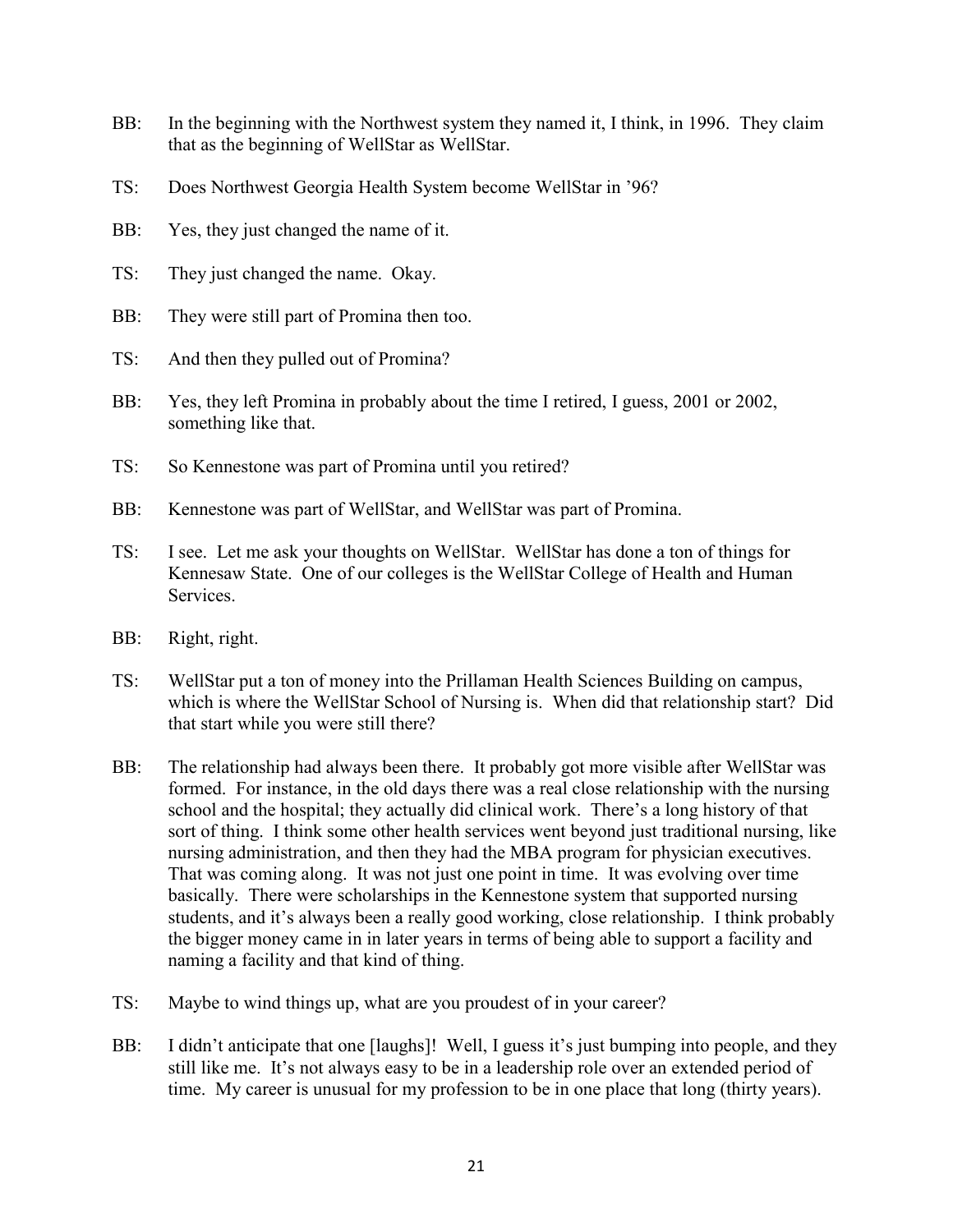A lot of people will remember you like you built this building, and that happened when you were there, or some will say, "It's not like it used to be." And I'll say, "You're right. It's not like it used to be. And if I had to go through what these people go through today, I don't even think I could handle it." I guess the things that I'm proudest of are the personal relationships that have been formed over the years and maintained. What I hope I'm known for is being a serving and caring leader. If I can just say that, then my life will not have been in vain! That's a hard question to answer, but that's what means more to me than anything else.

- TS: Well, have we left out anything that you think we should have talked about?
- BB: No, not really. What I've enjoyed is you've kept it pretty personal. I thought maybe what we would be talking about is remember the date this was done and so on. I've enjoyed it. I really have. You're good at bringing personal things out. When I got through my career and wasn't dead, I felt like I was supposed to be doing something, and God isn't through with me yet. This is why I got into the whole idea of a book entitled *Purpose in the Fourth Quarter:* [*Finishing the Game of Life Victoriously* (Inspiring Voices 2012)]. Right before I retired I'd been on an advisory board down at Georgia State University where they had a really good program in health administration. They asked me if I would be interested in being what they called an "executive in residence." I didn't know exactly what that was, but I really enjoyed it. I did that for a couple of years. I taught a couple of courses, and I was a counselor to some of the students in their careers and that kind of thing. It was just a fun type of thing. It was a way of bridging the gap between full-time work and ultimate retirement. Then when I finished with that my son, who went on and is in the same field as a consultant—his company asked me if I would be interested in consulting with them. I told them, "I don't want to be someone that you just look for to open doors for you and get you in the door because I happen to know a lot of people. If you really want me to give you my real opinion on things, I'll be glad to do that." So I did that for two or three years.

Then as an outgrowth of that I was asked to visit Germany. I had made some contacts with some people there from the consulting. So I had the occasion of going over and visiting about five or six of the health systems in Germany and share with them the health system in the United States. Then we followed up with a couple of visits from them over here. That was a lot of fun too. I've had an opportunity to maintain my career related to health care, but in the meantime I was trying to search for whether there was something else I was supposed to be doing. So some of the writings that came about—*Lessons Learned on the Way Down* was just putting together my thoughts about my career. Then the *Purpose in the Fourth Quarter* was real interesting because my mom sort of encouraged me to do that. I've been blessed.

- TS: Fantastic. Thank you very much. I've enjoyed it.
- BB: Well, I have too. I was looking forward to this, but I didn't know what to expect. It's been great, Tom.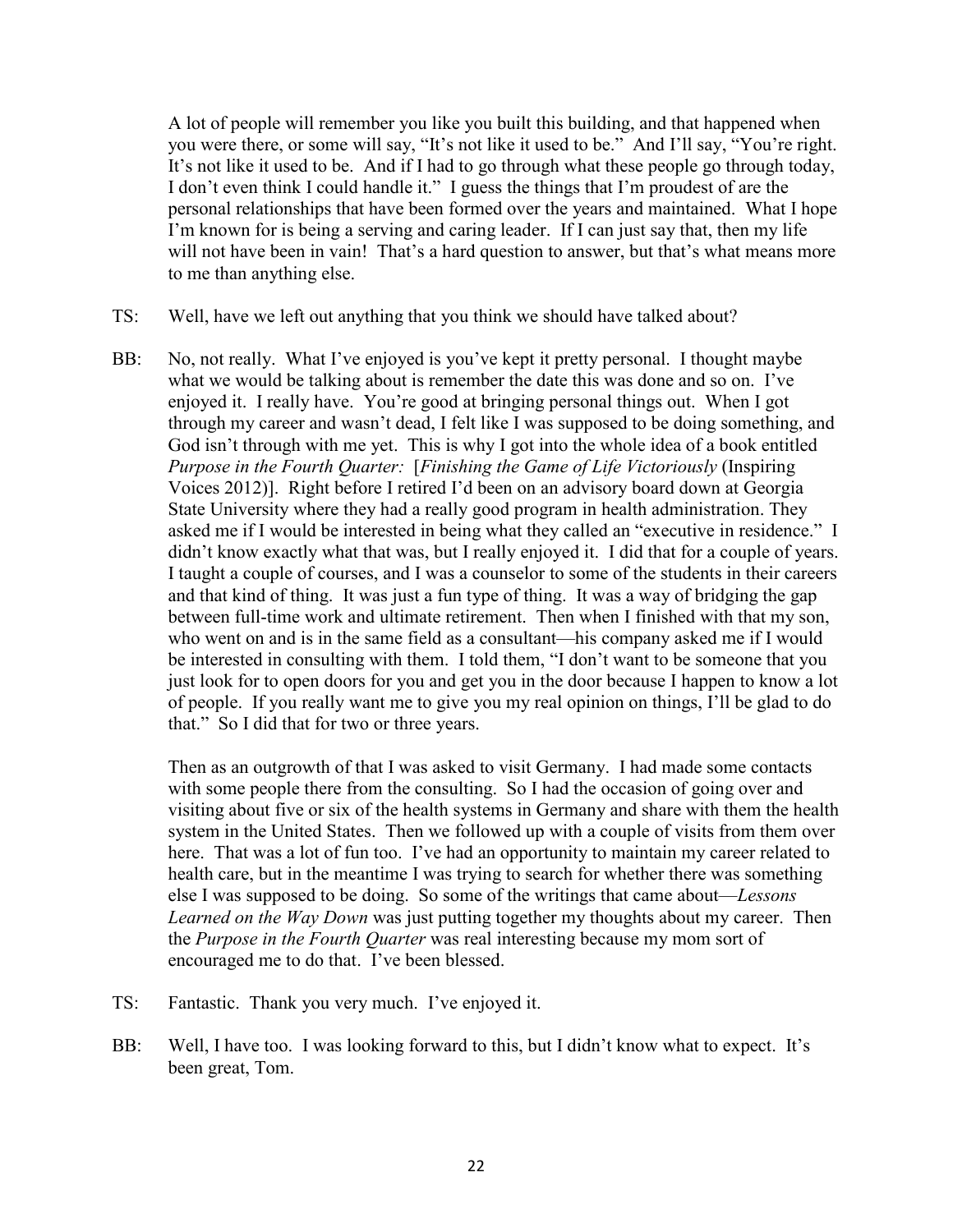#### INDEX

Armstrong State University, 1 Atherton, Howard "Red," 14 Austin, Chet, 19 Barrett, Ernest, 14-15 Beasley, Bill, 7 Brown, Annette "Snookie," 5, 8 Brown, Bennett, 6 Brown, Bernard L. "Bernie," Jr. Father, 1, 16 Life as a PK, preacher's kid, 1, 16 College, 1 Decision to go into health care administration, 1-2, 16 Graduate program at George Washington University, 1, 3 Children, 3, 5, 8, 22 Administrative residency, University of Alabama Hospital and Clinics, 3-5 *Lessons Learned on the Way Down*, 5, 16-18, 20, 22 Assistant administrator, Memorial Hospital at Gulfport [Mississippi], 5 Employment at teaching hospitals in North Carolina and Georgia, 5 Candidate for top administrative position at Kennestone Hospital, 5-8 Working with various hospital authorities, 7, 9, 13-14 First home in Marietta's Dunleith subdivision, 8 Building programs at Kennestone in the 1970s, 8-11 Acquisition of additional hospital properties, 10-11 Memories of Southern Airways crash in New Hope, 11-12 Vision of a regional health care system, 12-13, 15-16 Service on WellStar Foundation, 15 Creation of organizational structure with CEO at bottom, 16-18 Role in consolidation of Kennestone and Cobb Hospital, 18-19 CEO of Northwest Health System, 19-20 Retirement, 20-22 Servant leadership, 21-22 *Purpose in the Fourth Quarter*, 22 Executive in residence at Georgia State University, 22 Consulting activities, 22 Mother, 22

Candler Hospital, Savannah, Georgia, 2 Cobb Hospital Authority, 9, 14 Cobb-Kennestone Hospital Authority, 9, 14

Duke University, 1 Dunleith subdivision, Marietta, Georgia, 8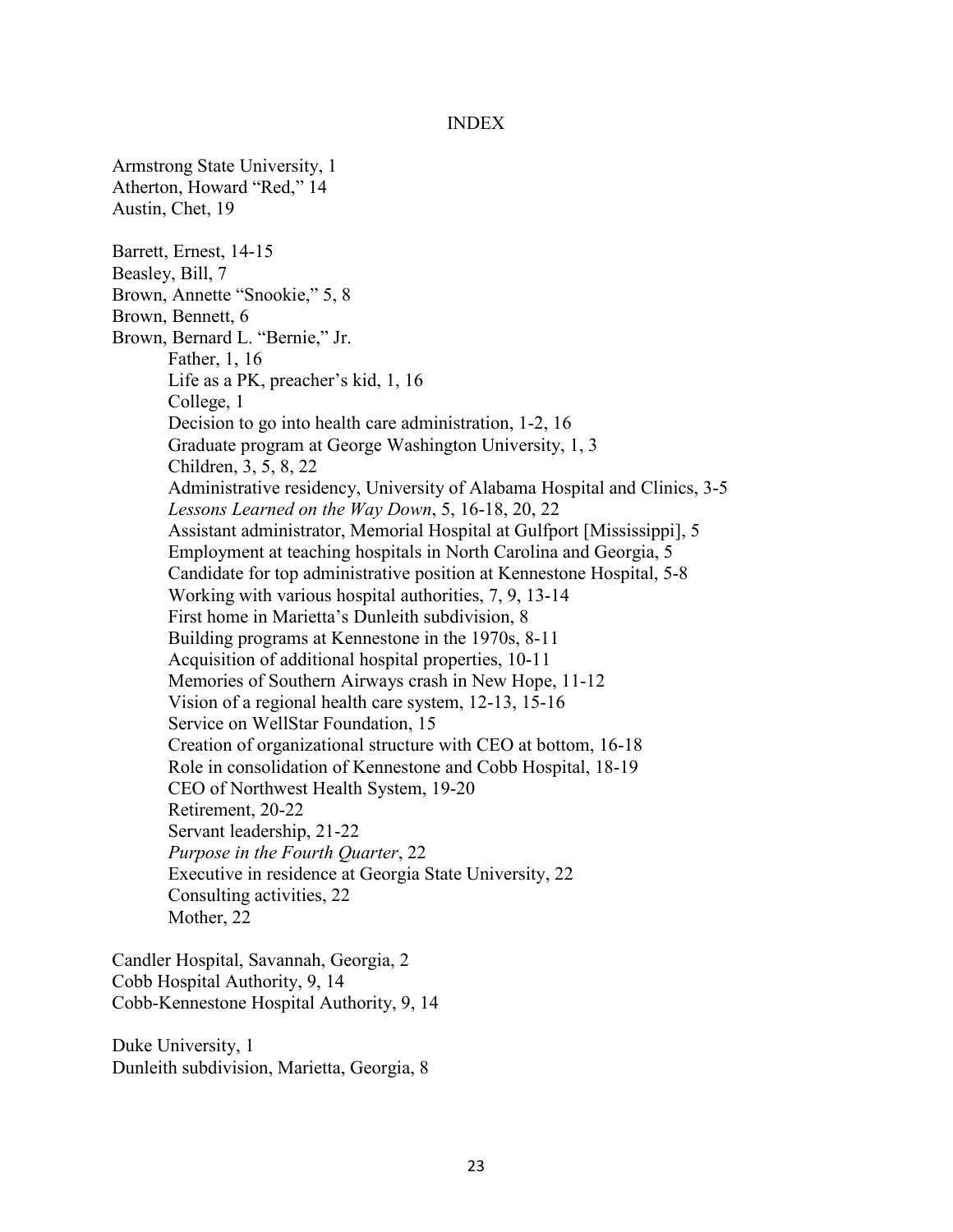Emory University, 11-12, 20

Ferguson, Charles, 6-7 Fortson, Dr. Luther, 6, 13, 16

George Washington University, 1, 3 Georgia State University, Institute of Health Administration, 3, 22 Gibbs, Professor, George Washington University, 3 Growth of hospitals in Cherokee, Bartow, and Paulding counties, 11

Hill-Burton [Hospital Survey and Construction Act of 1946], 7 Hill, Tom, 19-20 Hubbard, Richard, 20

Kennesaw State University

MBA program for physician executives, 13 WellStar College of Health and Human Services and School of Nursing, 21 Prillaman Health Sciences Building, 13

Lipson, Dr. Robert A. "Rob," 13, 20 Little, Wilder, 6, 8 Lord, T. W., 6

Manning, Dr. James H., 6, 15 Marietta [Georgia] Hospital, 7 Marietta Hospital Authority, 7, 9, 14 McNeel, Harry H. "Hap," 8 McNulty, Dr. Matthew, 3-5 Meaders, Dr. Henry D. "Speedy," 6, 11, 15 Medical College of Virginia, Virginia Commonwealth University, 1, 3 Memorial Hospital, Gulfport, Mississippi, 5 Memorial Hospital, Savannah, Georgia, 2 Mura, Mr. [hospital administrator headhunter], 7-8

New Hope, Georgia, Southern Airways Crash, 11-12 Northside Hospital, 20 Northwest Georgia Health System, 19-21

Piedmont Healthcare System, Atlanta, 20 Promina Health System, 20-21

R. T. Jones Hospital, Canton, Georgia, 19

Siegel, Dr. Betty L. and Dr. Joel, 18 Six Flags White Water Park, 18 Smith Brothers Grocery Store, Savannah, Georgia, 1